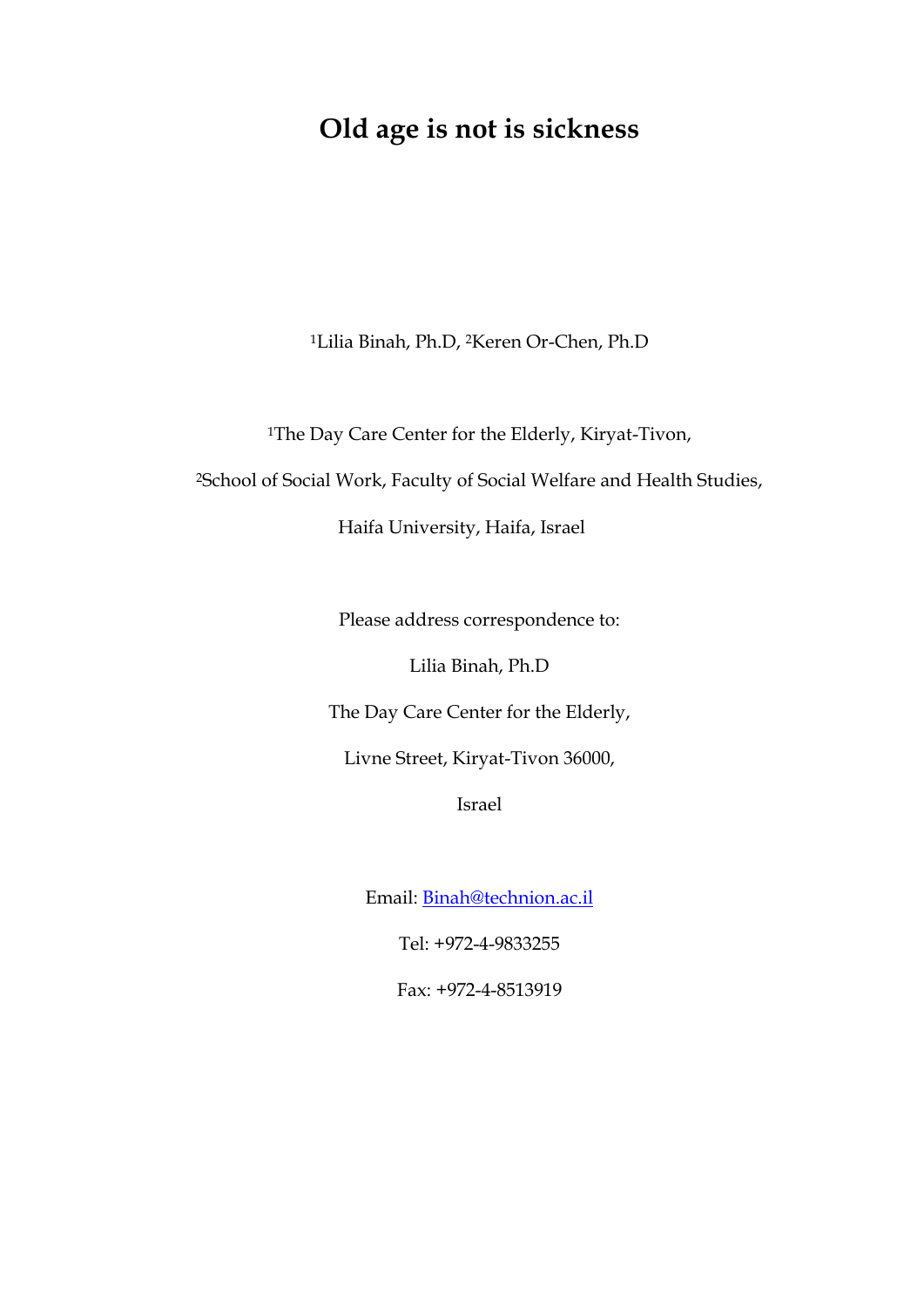# **The meaning of old age**

Aging is a biological, natural and universal process, which applies to any living creature. On the one hand, the attitude towards aging is highly subjective and depends on society and on personal needs. On the other hand, the attitude of the aged is related to his or her feelings of being productive, that s/he is needed, and the respect and treatment given by his or her family.

According to legends, books and films, every old person belongs to one of the prototypes characterizing this age group. Sometimes, s/he is rich and miserly, a tyrannical, wicked, bitter soul who estranges him/herself from his or her family, drives his or her workers crazy and threatens to exclude his or her family from his or her will. At other times, s/he is poor, lonely, neglected, homeless and penniless, submerged in depression and longing for the family that abandoned him. In real life, an old person is first of all a human being.

A song by David Avidan reads:

An old man – what does he have in his life? He wakes up in the morning, and sometimes not, He drags himself to the kitchen, where The tepid water will remind him, That at his age, his age, his age, An old man – what does he have in his mornings? (Avidan, 1964)

As already said, an old man is not a character, but first of all a person. Usually, s/he is what s/he was all his or her life, only older, feebler, of poorer memory and slower in his or her movements. S/he cannot manage without his or her glasses, and it is difficult to run to catch the bus. Usually, the aging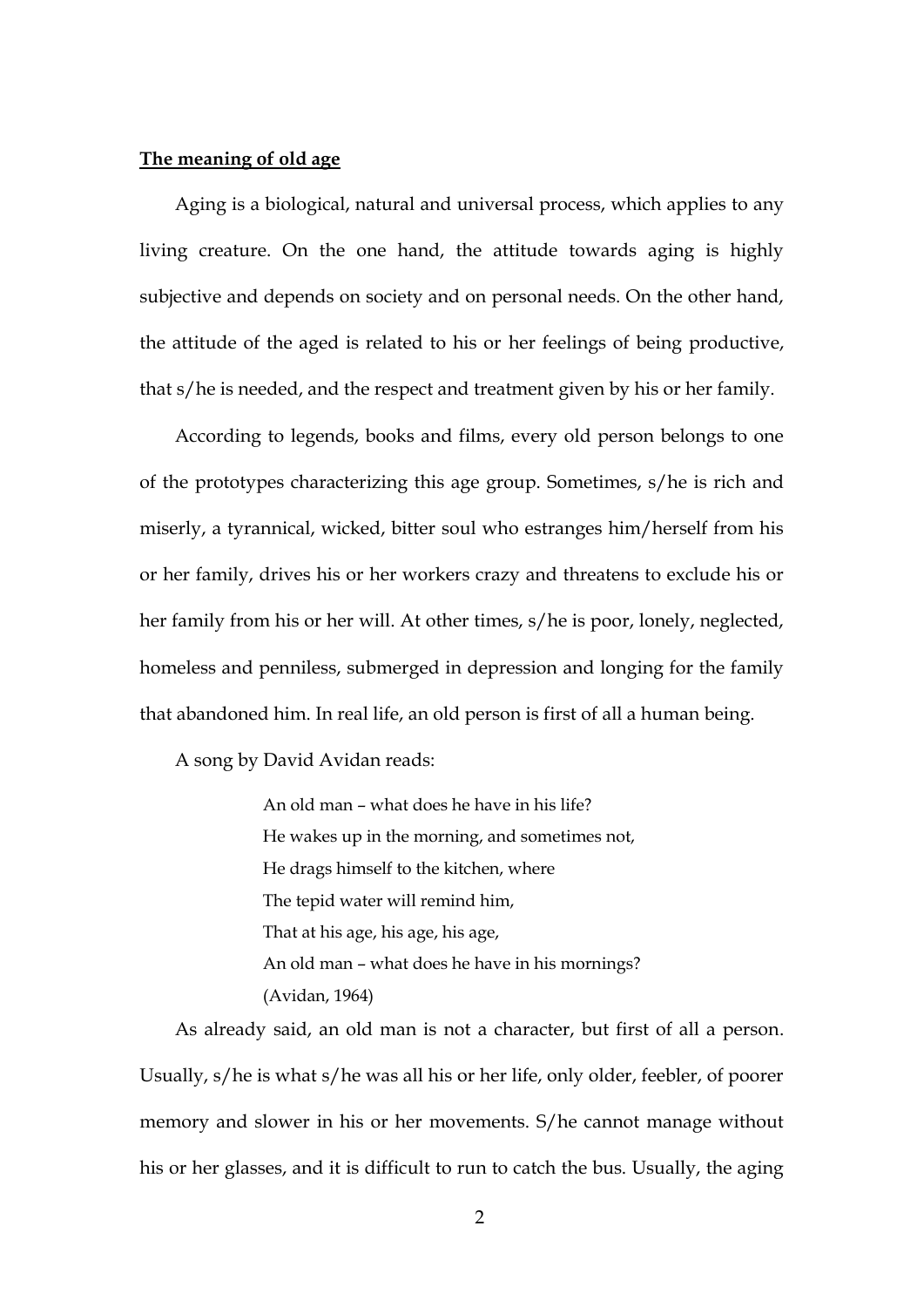person does not change his or her character; the only difference is that some of his or her qualities are diminished while others become more salient. For example, a person who was always stringent will be excessively stringent when s/he is old; if temperamental, s/he will become more annoyed by every little thing, and so on.

The younger society tends to judge the old harshly and is not tolerant of their faults. What was once part of the person's personality becomes with age a dominant and irritating trait. In modern society, there is an inter-cultural phenomenon called "ageism". "Ageism" is a systematic process of creating stereotypes and discrimination against people on the basis of age. In this perception, old people stop being the people they were when they were young and are assigned to a different race (Bytheway, 1995). Geriatric experts say that every person has more than one age. It is customary to discriminate between four types of "age": chronological (years of life according to birth date), biological (the estimate of the years of life based on the physical buildup of the body), psychological (functional, expressing changing states of compatibility, such as memory, the ability to learn, energy and will power, refreshed feeling, flexibility and adjustment to changes) and social. Society expects people at a certain age to behave in a certain way: to study, to marry, to work, to become a grandparent, etc. That is, at the certain age, certain events "should" take place in the person's life, which are appropriate to his or her age.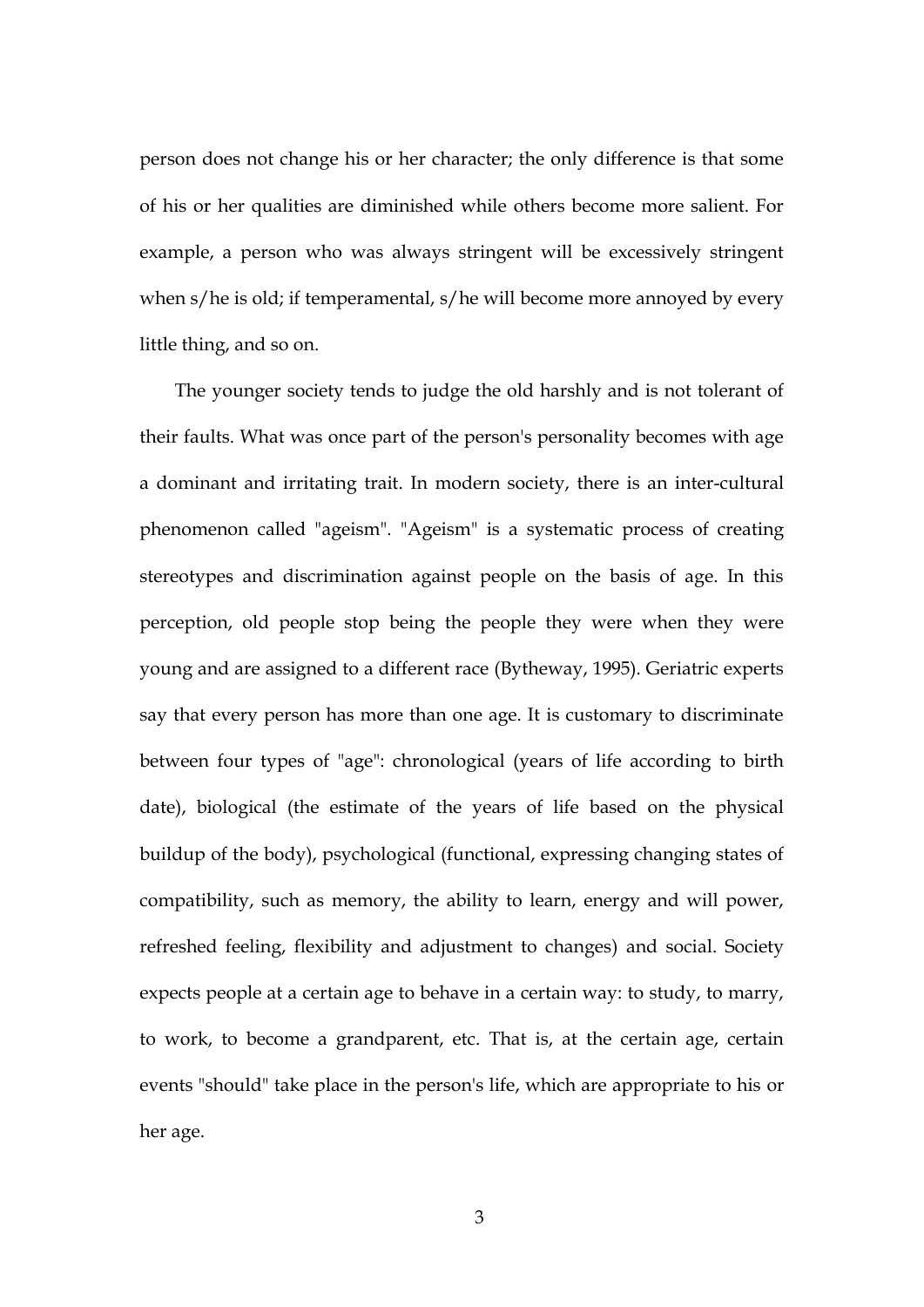Usually, there is no overlap between the different types of age in the same person. S/he could be younger than the average in his or her psychological age, but older than the average in his or her social age. S/he could, at the age of 72, work from 6 in the morning to midnight and make crucial decisions. S/he could, at the age of 81, go bowling but not read, because s/he never remembers where s/he left his or her glasses.

# Aging and old age

Aging and old age create problems for any aging person, and also for the individuals and the society among which s/he lives, eventually becoming a problem for society at large. The changes experienced by the aging person, such as decreased physical stamina, health problems, decreased libido, weakened sight and other senses, deteriorating memory and concentration and decreasing working ability cause tension in the life of the aging individual and may disrupt his or her relationships with his or her environment.

The problems of aging were exacerbated in the 20<sup>th</sup> century for two reasons:

- a) The respected social position of the elders was undermined as a result of socio-economic developments, related to the processes of industrialization and urbanization and their influence, which were expressed by changes in the structure of the family and other traditional institutions.
- b) The relative number of old people in society increased as a result of demographic developments.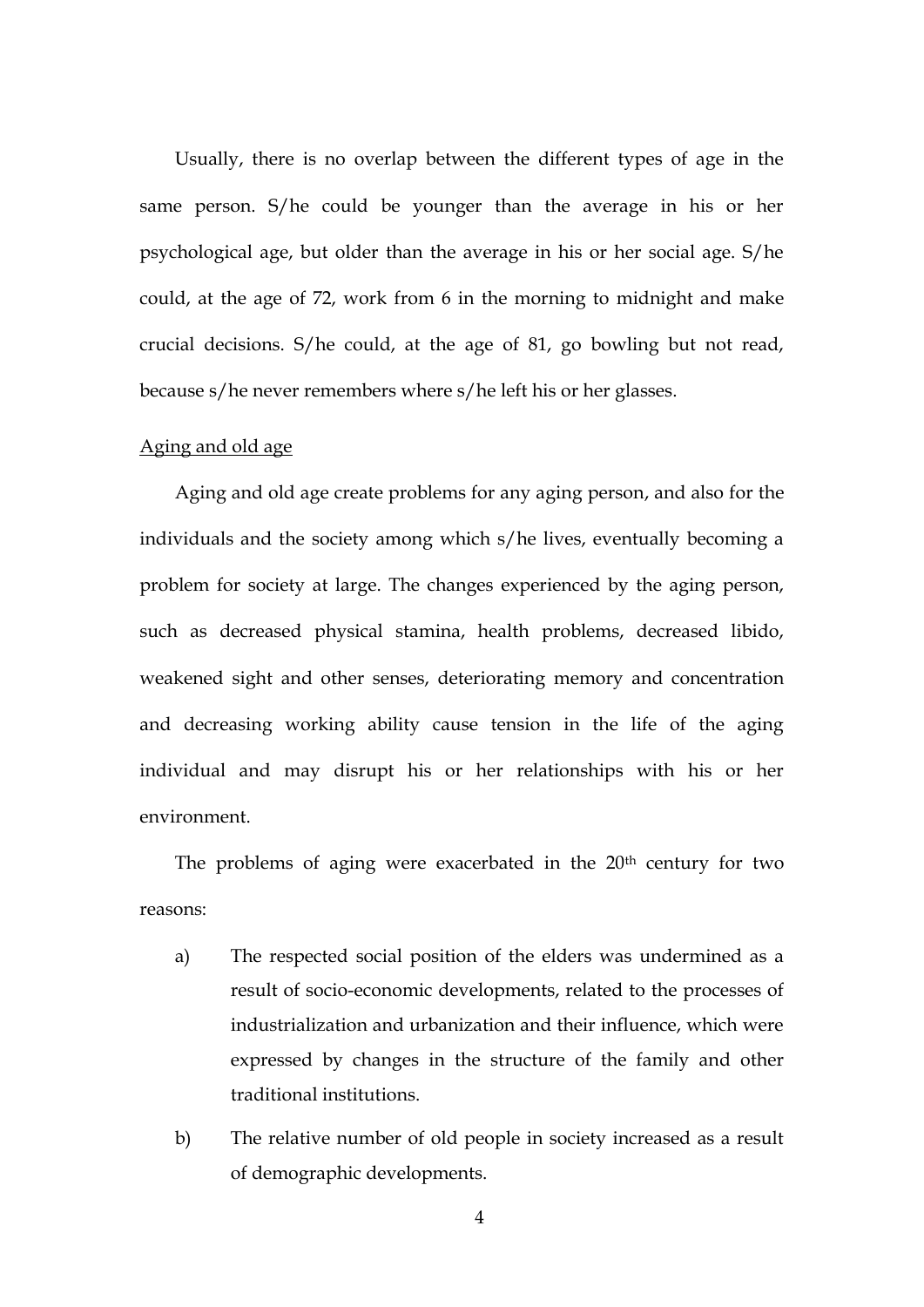Aging, in both physical and mental terms, is expressed in different people in different ways, depending on sociological and biographical factors. Although psychology has developed tests to identify and even measure the processes of mental deterioration that usually occur in old people, it is still impossible to know in advance how the individual will respond to the aging processes, which differ from one person to the next.

Aging is an inevitable mental process, the signs of which cover a wide area and begin to be apparent in the individual from the late fifty's to the late sixty's of his or her life; in most cases, in the second half of the sixth decade. However, the time when they will appear in the individual cannot be accurately or clearly envisaged, because the phenomenon itself and its physical, social and mental are still not sufficiently known.

The appearance of mental aging and its intensity depend, first of all, on biological aging. However, mental factors play an important role as well, the most important of which is the individual's awareness of the aging process: "Man is old to the extent he considers himself to be old". The more the individual is troubled by the awareness that he or she is getting older, and the more s/he notices the signs of aging, the greater will be the anxiety it causes him or her, the faster will be his or her pace of aging, and the greater his or her willingness to give up life activities.

Most of the elderly are not engaged in professional work by the end of their sixth decade, and have plenty of time to reflect on their condition and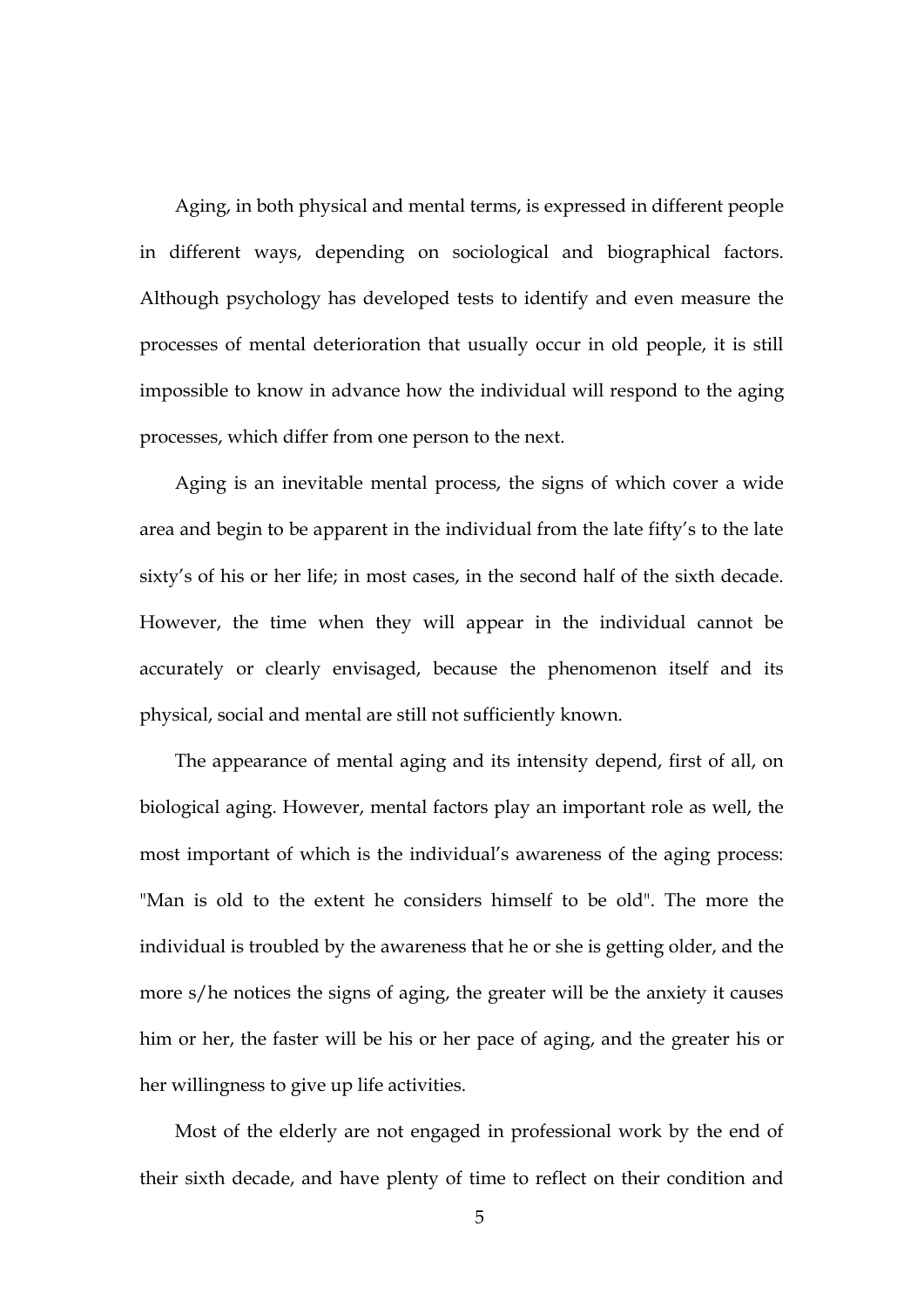notice the signs of aging. Retirement from work is actually a formal announcement of the entry into the old age, and might catalyze the awareness of being old.

## Who is old?

The question we wish to consider here is: Who is actually an "old man or woman"? This question cannot be expected to have any one clear answer, since it depends on the specific approach guiding the person asking the question in the first place. The word "aged" can be defined in accurate chronological terms. The definition is then bureaucratic, reflecting the interest of the institution or of the authority responsible for the definition. For example, according to the National Insurance Institution, a man of 65 and a woman of 60 are old and are entitled to an old age pension. Here, being old is defined in terms of chronology and functioning, or, more accurately, lack of functioning, that is, the cessation of active work (Nizan, 1977). This definition provides a basis for a series of decisions of a legal and economic nature, such as those that concern the tax authorities, various discounts, services, etc.

The term "old" can be defined in terms of physiological changes. These include changes in the body posture, facial wrinkles, color and amount of hair, various physiological functions, acuity of the senses and so on. In this respect, the level of general health is one of the criteria used for the definition of "old".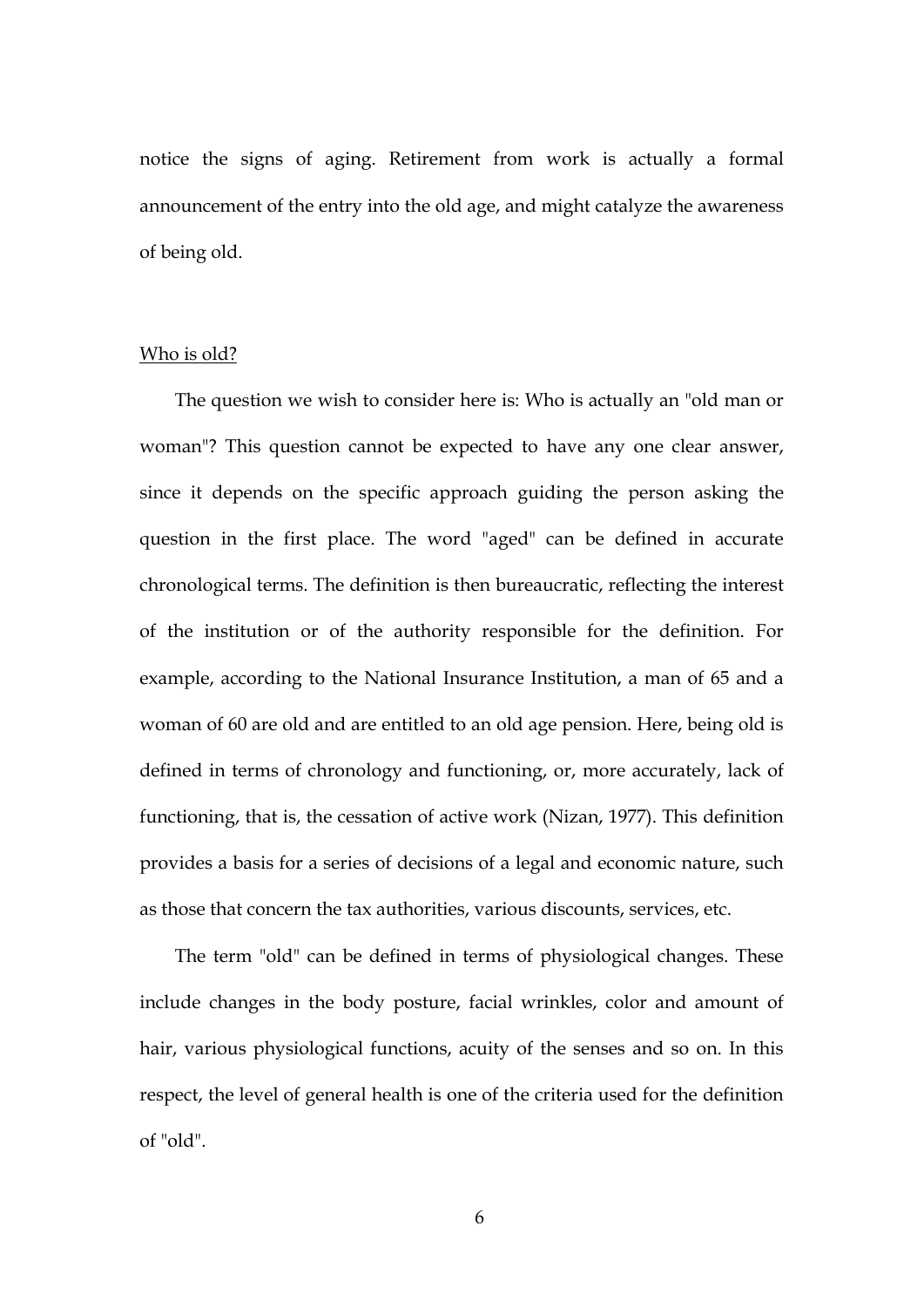Since physical changes are reflected in behavior as well, the term "old" can be defined according to specific behaviors that are identified with old age: the phenomenon of forgetfulness, especially when accompanied by organic impairments, such as slower reactions, slower and less coordinated motor activity, changes in sleep habits and so on (Turner, 1995). Sometimes, ideologies and social perceptions define what is "old". Many stereotypes of old people present them as being conservative, hostile to the young, obsessed with religion and opposed to social change. "Old" can also be defined in terms of social functions: a person who has retired from work, one who lives in a protected residence ("golden home", "nursing home", etc.), or is a grandparent is thought of as "old" (Hazan, 1995).

These assumptions, too, are simplistic. There are many who either choose to take early retirement or are "pensioned off" by their employers while still in their fifties. Many people who are not old live in protected residences, including even children and youth. Today, it is not uncommon for a person to become a grandparent during his/her fourth decade of his/her life and people of 60 years and older attend educational institutions.

There is also a personal-subjective definition of age: I am as old as I feel, and according to my feeling I choose how to behave. When the chronological definition of age is used arbitrarily – age 65 and over – then this group includes hundreds of thousands of people, making it clear that this is a meaningless generalization in terms of anything but chronological age. This group includes people whose health is excellent and people who suffer from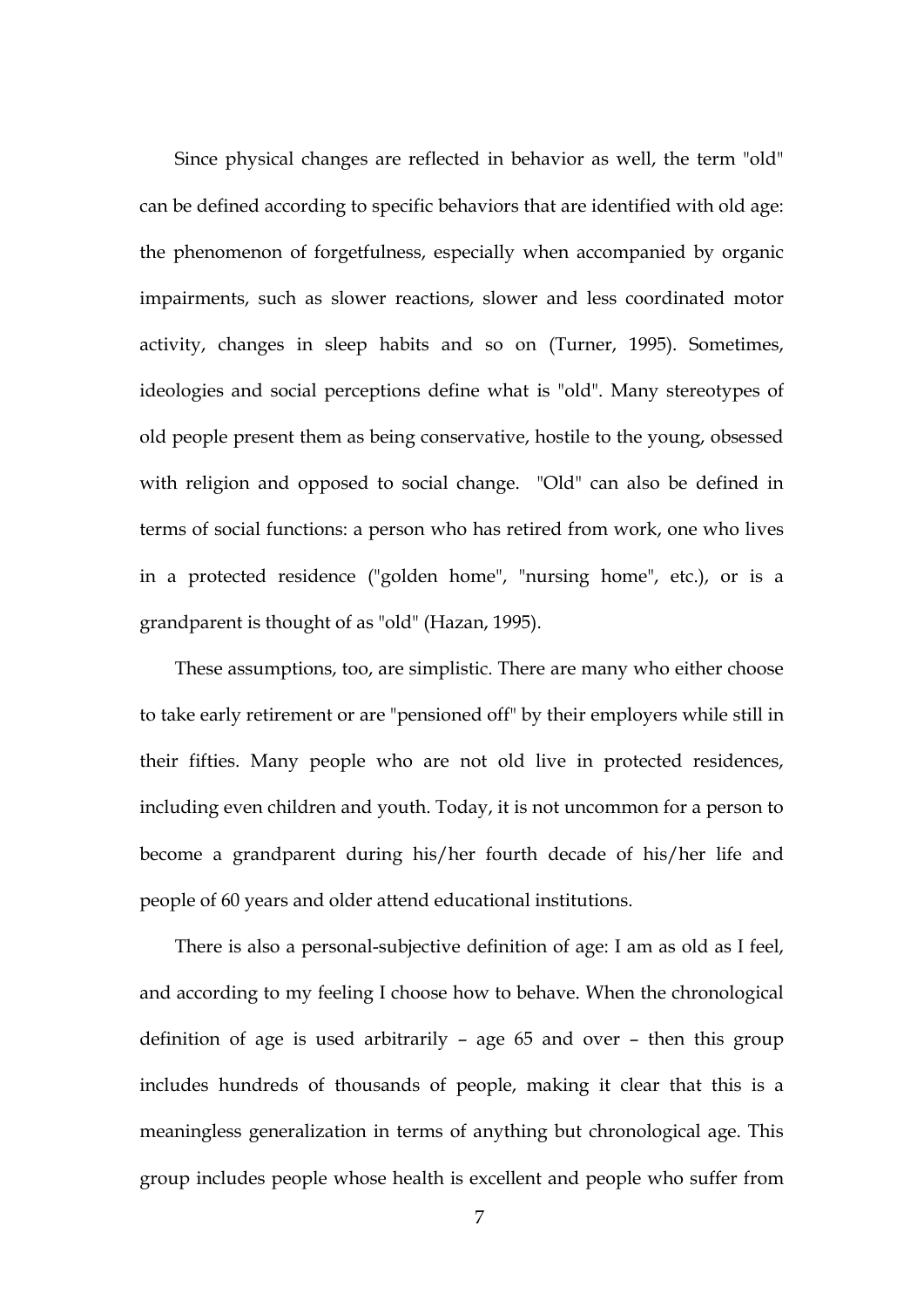poor health; people with extremely high intellectual levels and those with senile dementia; those who are actively employed and those who do not work at all. Many people in this group continue to be active and involved in all fields of society, in the economy, in sports and in physical activity, as consumers of culture and art, in politics and in all fields of life. It is possible to reach old age and still be functioning normally, in good physical shape, with sharp senses and with a general feeling that is optimistic and positive.

In Israel, less than 5% of the people aged 65 and more are institutionalized. In addition to these, about 10% of the old people with different disabilities live in a protected community, so that about 85% of the population of 65 years old and older are defined as being independent.

It can be concluded that it is very difficult to rely on chronological age as a variable that defines being old. A person does not become "old" on his or her 65th birthday. Professor Marian Rabinowitz, in the book *The Age of Man*, writes: "Actually, such a thing called 'old age' does not exist" and it would not be accurate to call a person "old". Professor Rabinowitz has developed a theory that a person's "age" is judged by his/her capacity in at least six fields of performance: chronological, biological, cognitive, emotional, social and functional. These are a person's six "ages". Only a few people age uniformly over all six. He suggests abandoning the "young-old" dichotomy and considering instead "changes in compatibility" (Rabinowitz, 1985). The person's position on each of the six age curves indicates the level of his or her competence. Whether we accept Rabinowitz's theory or not, society has to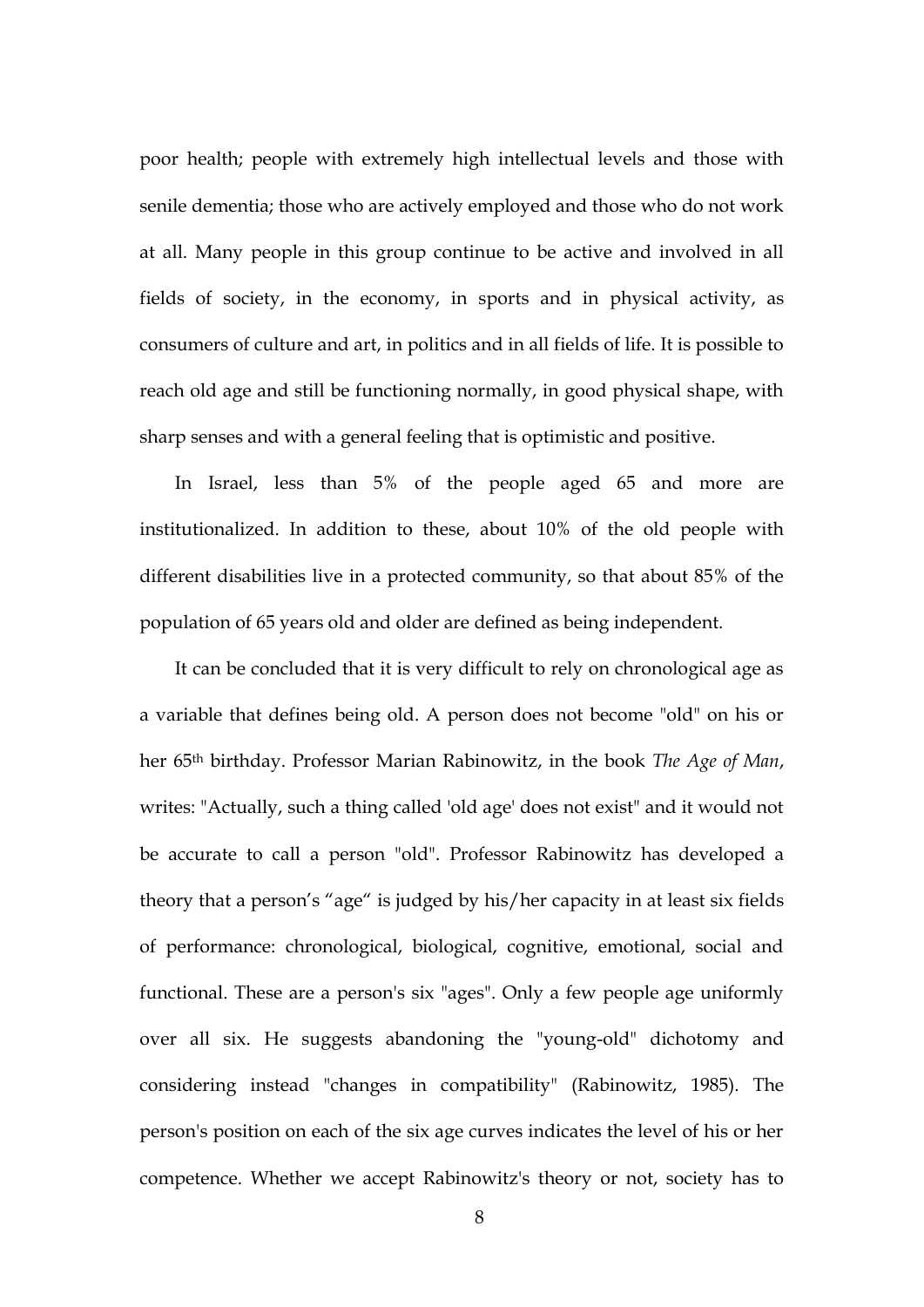change its attitude towards the aged, without ignoring the aging processes as these are expressed in terms of health and biology. The elderly person should be valued just as the young one is: according to his or her character, qualities, behavior and skills, and regardless of his or her age.

## Old age is not a sickness

Old age in Western society is defined as a social problem, as a condition that should be fought against and postponed for as long as possible. Old age is even defined as illness, or as an undesirable condition that through personal efforts – changes in diet, in life style and in physical activity – can be deferred. Society allocates resources and attention to find new ways to combat old age and erase its external marks, those caused not by age-related diseases but by aging itself, such as wrinkling of the skin and uneven pigmentation. Commercial companies encourage consumers (mainly female) to devote huge financial and mental resources to staying young forever. People use linguistic terms to distance the aged. Old people are physically distanced, by being put away in institutions and special dwellings and by barriers which deny them entry to places because they cannot afford to pay the entrance fee or cannot stand in line long enough or climb.

Many people are ashamed to admit how old they are, and to ask a person's age is taboo. The feeling is that we have to hide our age, as if aging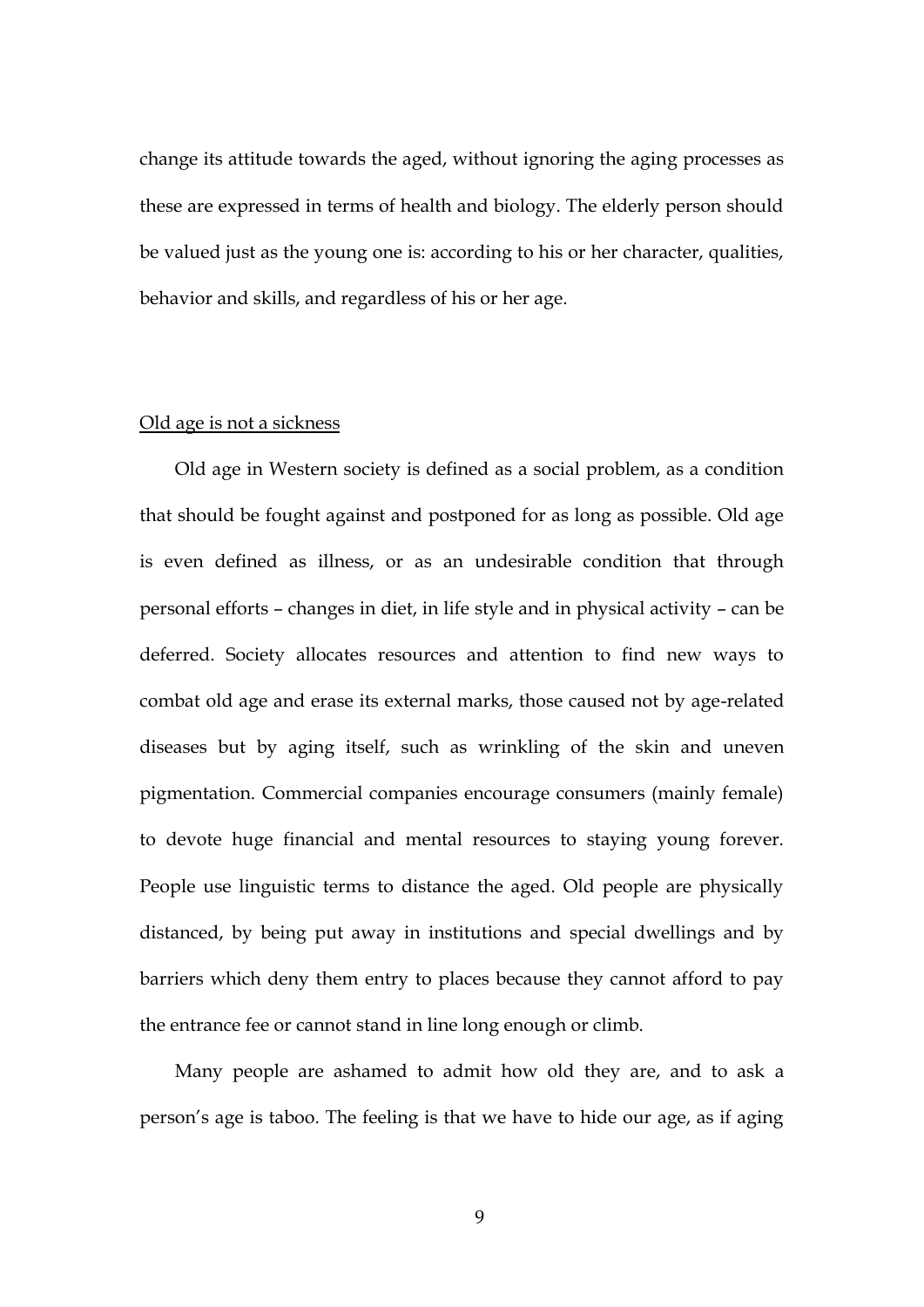were a shameful and malignant disease. The following paragraph clarifies this point:

> Since our facelift a new chapter has opened in our lives. Now we love how we look and feel much better about ourselves. We have even started to appear in movies as actors and no one can guess how old we are. What can be said, life is smiling at us... (Bodar & Bodar, 1999).

Society's attitude towards aging is shaped by the stereotyped characteristics of old age: disease, disability and deteriorated functioning. People tend to see the elderly as conservative, as people who are incapable of changing. They are physically ill, senile, unable to learn new things, depressed most of the time, lacking in libido, ugly, and unable to think and solve problems (Harrigan & Farmer, 1992).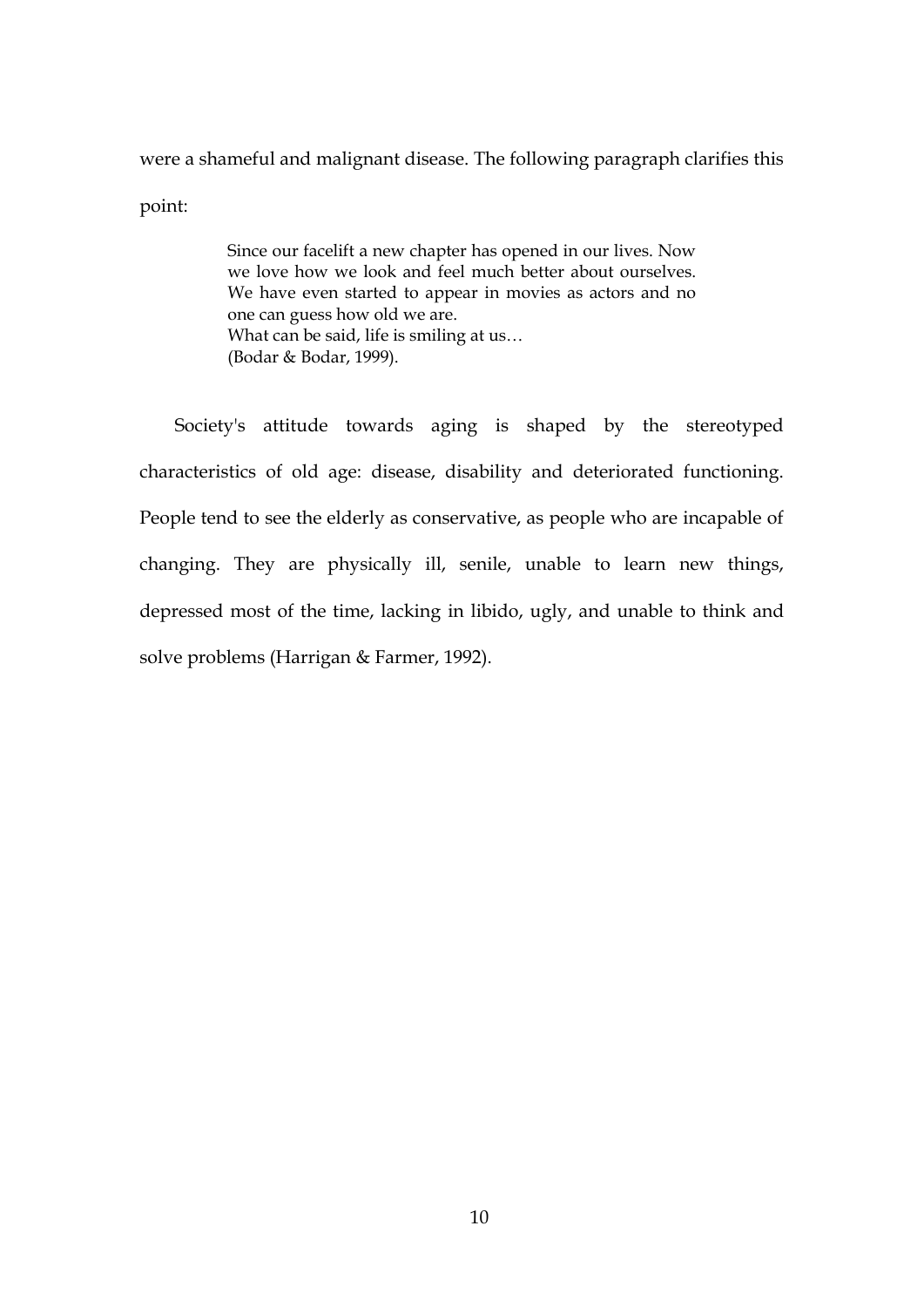## Old age as a sickness

Sickness in the sense of disability, invalidism or defect serves as a means to describe situations and dictate the passive or active coping strategies of the individual or of the general society. Sickness can be perceived in two contrasting ways: on the one hand, as a metaphor of social disorder and as a limitation, and on the other as a virtue. A society comprises a collection of individuals, each having his/her own character and particular way of behaving. This individuality is expressed in variety, in being special and in coping or not coping with the self and with the society of which he/she is a part. Society is capable of accepting the "other", in this case the aged, or it can stigmatize him/her, depending on its condition and on the individual's condition. The analysis of the individual means the analysis of his or her personal state and perception of him/herself in relation to his or her surrounding society. Studies indicate that the self-image of old people is projected on society. Old people having a good self-image will be perceived as such by the society in which they live, while those who feel sorry for themselves will be seen as pitiful.

Analysis of the society's moral attitude to the aged means how it treats them, with all that that implies, both social and mental. Is society's attitude towards the aged cold and alienating, manifested by rejection and nonacceptance, or, is the society open and willing to accept the aged, to reach out to him/her and treat him/her with patience, tolerance and as an equal?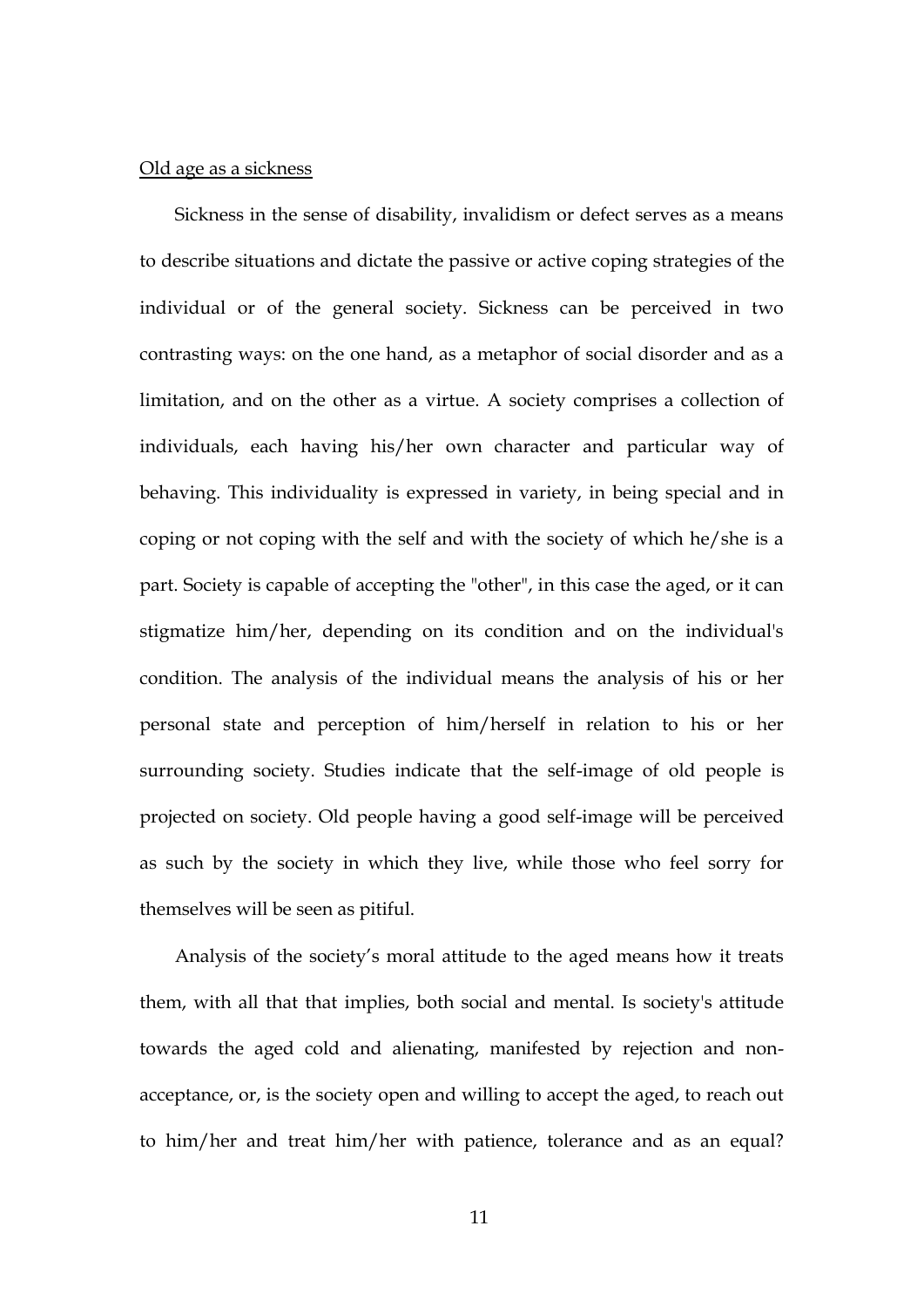Sickness can serve as a metaphor for the social, political, national or moral state of society. Since the 19th century, the term "sickness" has been used to describe a state of disorder or "any state that is disrupting" (Sontage, 1977). In addition, in 1920, communism was condemned as follows: "Communism is the evil of the bureaucratic cancer, that has always destroyed humanity. A German cancer, the outcome of the German obsessive character. Any pedant preparation is anti-human" (Sontag, 1977). These words imply a metaphoric description of sickness, in which communism is perceived as the cause of oppression and destruction of the humanity. Sickness is used to describe a state of disorder while Machiavelli, whose words appear also in Sontag (1977), is using a metaphor of a curable disease. "In the beginning, consumption is easy to cure and difficult to understand; but if not detected on time, and not treated according to the suitable principle, it is easy to understand but difficult to cure. The same it true of state affairs. If it is envisaged in advance from a distance (which can be done only by the talented), the evils emerging from them can be cured at once. However, if, because of lack of foresight, they are allowed to grow to such an extent that anyone can notice them, there is no cure. Machiavelli presents consumption as a disease whose development can be arrested if it is detected early enough. With foresight, it is possible to prevent the disease, and the same is true concerning impairments in the political body. He suggests a metaphor of a disease which relates less to society and more to statesmanship (which is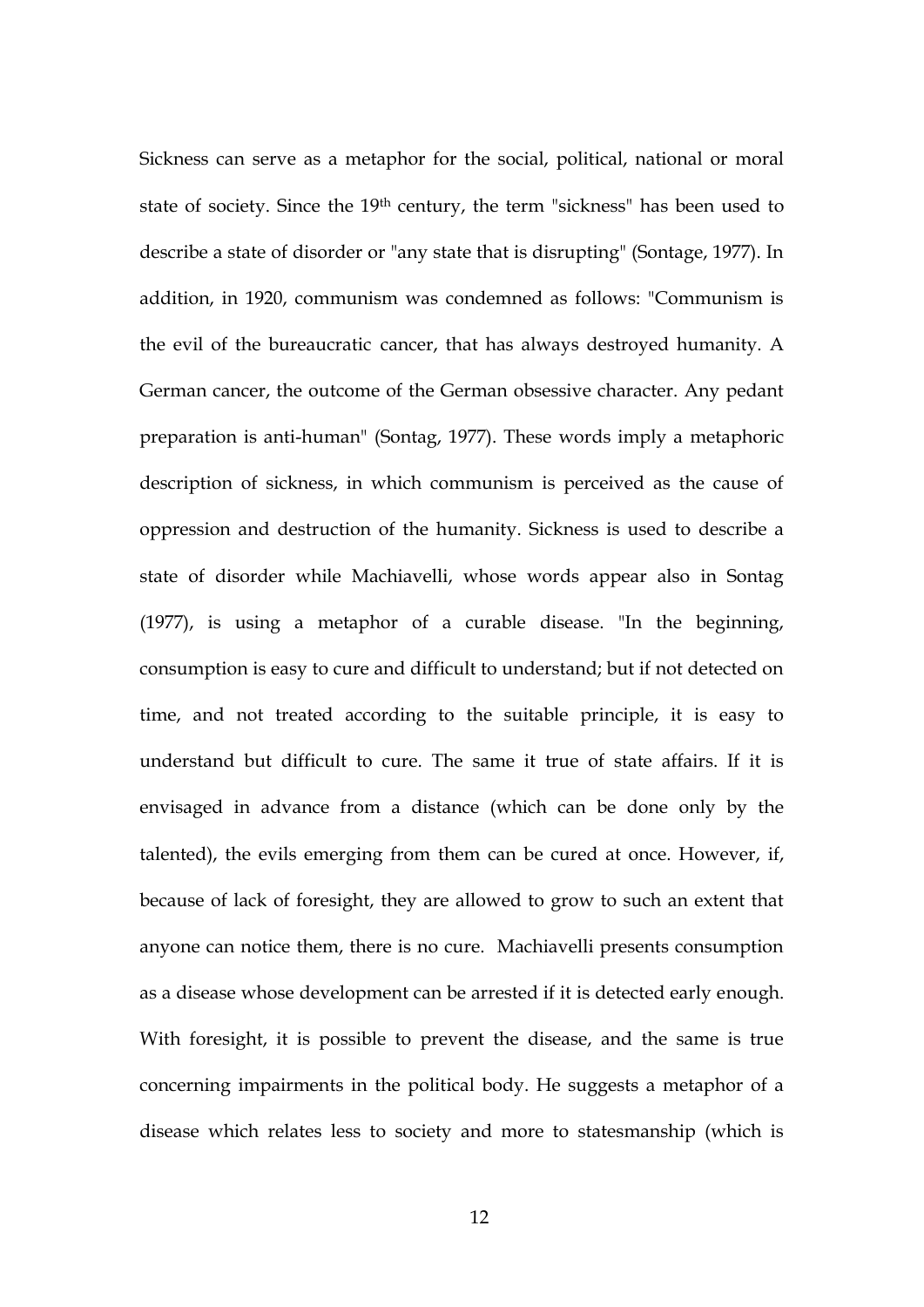perceived as the art of prevention): just as wisdom is necessary to stop serious illnesses, a need exists for foresight to prevent social crises".

If the authorities provide for the aged from the health, social, moral and occupational perspectives, and see them as equals, the self-image of the aged themselves will improve. They will feel wanted, loved, productive, contributing and not alienated.

## The positive side of old age

Old age has a positive aspect, which can be learned about from the literature. To demonstrate this point, I will present the story of Rabbi Nahman of Braslav "A Story about Seven Beggars" (Dan, 1975). The story is about the marriage of two young people who as children had wandered in the forest and met seven crippled beggars who helped them. The beggars came to their wedding and brought with them gifts. The defects of the beggars are their virtues. For example, the blind one had good inner sight and saw reality from beginning to end with one glance. Another beggar stammered and therefore sang well. The one-armed beggar knew how to stretch a bow and the seventh beggar, who had no legs and whose story is not told (because it belonged to the counting of salvation), worked well. The first beggar, the blind one, bestowed his virtue, i.e., blindness in the sense of sobriety and longevity, as a wedding gift, from which it seemed that the disability is perceived as a positive attribute that could contribute and give both to the giver and to the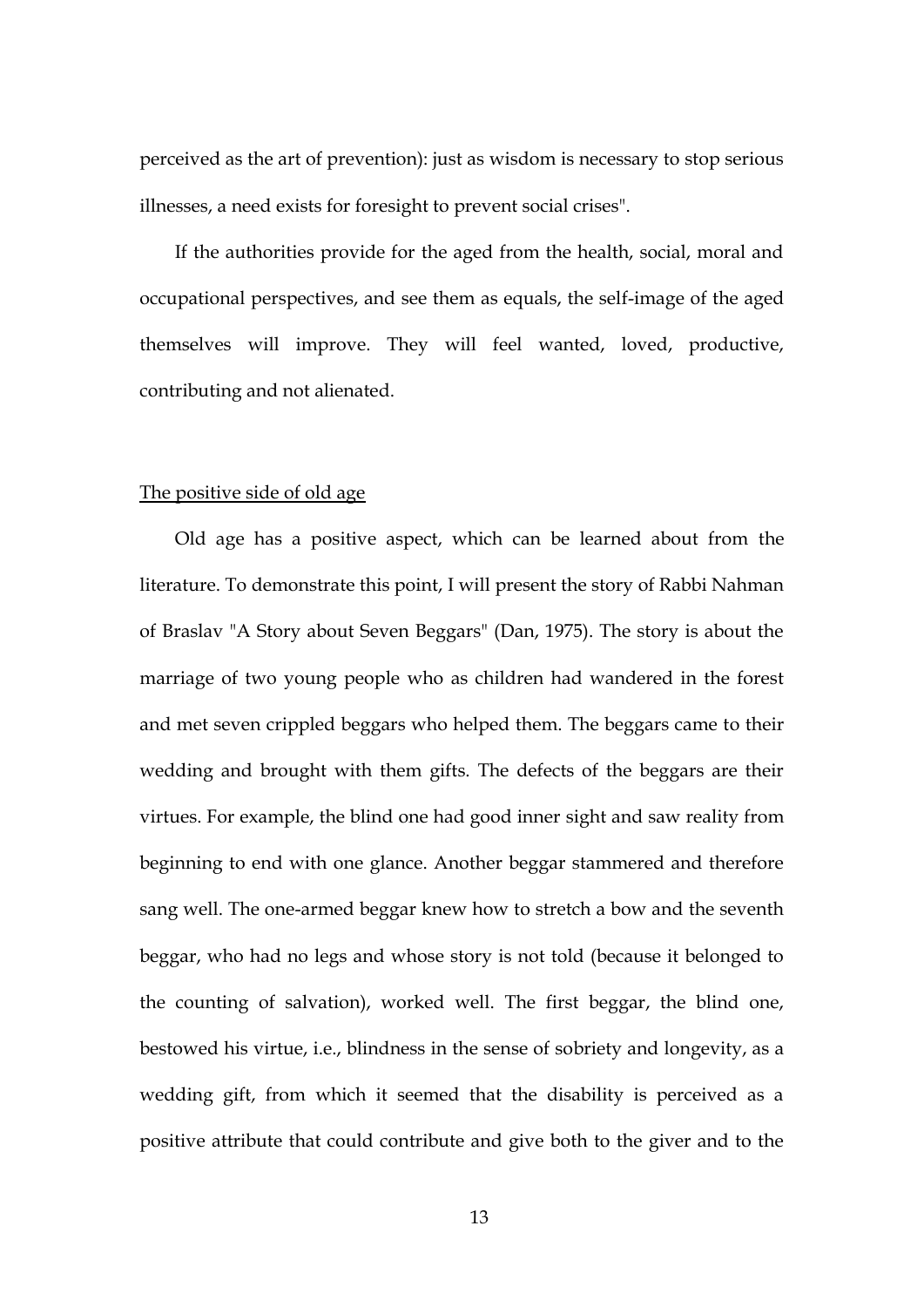receiver, as we have seen in places where the aged is valued as a wise and experienced person.

Reading the Bible in search of support for praising disability, one finds in the book of Exodus (Ch. 3, v. 5) God's revelation to Moses in the burning bush: "And God called unto him out of the midst of the bush, and said, Moses, Moses. And he said, "Here *am* I". At this stage God commands Moses to free the Jewish people from its enslavement in Egypt. Moses is delayed on the task and at a certain point says: "O my Lord, I *am* not eloquent, neither heretofore, nor since thou hast spoken unto thy servant: but I *am* slow of speech, and of a slow tongue" (Exodus, Ch. 4, v. 6). The rabbinical tradition interprets this as saying that Moses suffered from a speech impediment, the result of the blow he had suffered in his childhood. Moses answers that he is unable to do what God expects of him, because he is disabled. In response, God answers: "Who hath made man's mouth or who maketh the dumb, or the deaf, or the seeing, or the blind? Have not I the LORD?" (Exodus, Ch. 4, v. 11). Continuous protests on Moses part cause God to suggest that Aaron, Moses' brother, serve as his voice. Moses has to transmit the words of God and it is Aaron who actually delivers them. In this case, the disability is not perceived as a punishment of God or as a heavy burden for a brave man to carry, nor does this concern a God who creates people with defects as a result of his limited powers. The conversation between Moses and Aaron indicates that disability should not prevent the person from making his or her unique contribution to humanity. On the contrary, God is trying to help Moses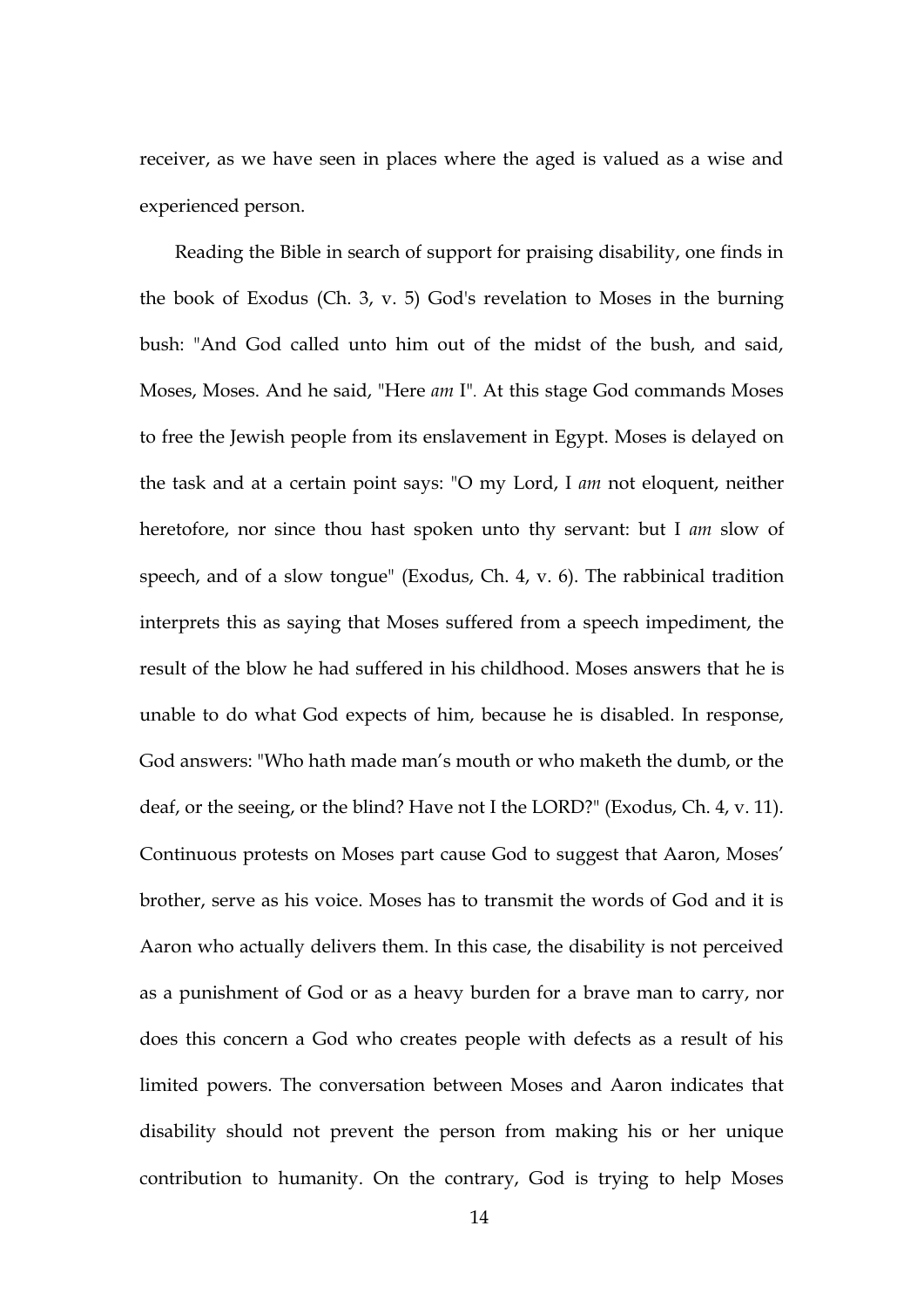discuss the arrangements that will help him succeed in his life mission. Moses refuses to accept the role of the leader because: "I am not a man of words". Deuteronomy, however, begins with the words: "These *be* the words which Moses spake unto all Israel" (Deuteronomy, Ch. 1, v. 1). With this deed, Moses has achieved spiritual fulfillment in the field in which he has defined himself as a cripple.

Finally, let us remember the event in which God told Moses: "for the place whereon thou standest *is* holy ground" (Exodus, Ch. 3, v. 5). Not only is Moses standing on holy ground, but also anywhere we stand is our holy ground. This is where God has put us and this is where He wants us to be at this moment. It can be concluded that one's holy ground is different from that of one's neighbour, and if God has put one here, this is where one has the opportunity to struggle and grow and turn one's disability into a virtue, for one's own sake and for the sake of one's surrounding environment.

If the definition of aging is considered to be a disabling illness, or a "disorder" and a "lack of balance", the same attitude as is presented in the Bible should be applied to the aged and the understanding of the meaning of these terms for both the individual and the society. The individual is the mirror of society and part of it. If s/he differs from it in certain ways, it reflects, of course on his or her social relations in terms of acceptance, help, rejection or ridicule by his or her surroundings.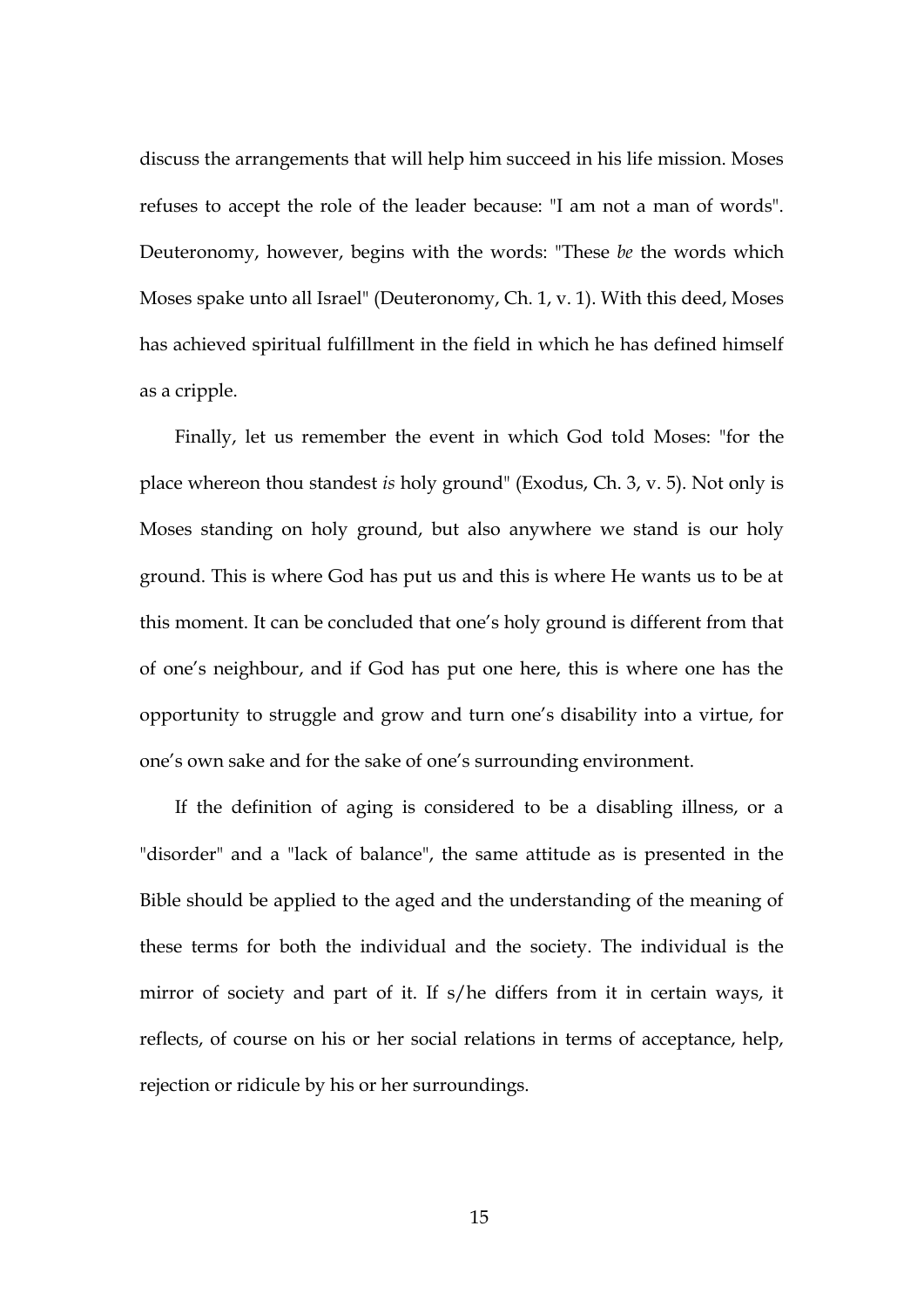#### Leisure in old age

Leisure is the time at the individual's disposal, when s/he is free of work and other activities required for daily living. It is accompanied by a feeling of freedom and related to cultural values. Work and leisure comprise the elements of daily functioning of most people. In defining leisure, it also possible to consider a continuum, one of the poles of which is pure leisure and the other quasi-work leisure. Pure leisure is an activity or a situation that has one or more of the following characteristics: the activity is selected out of a feeling of freedom; inner motivation; the activity is a goal, not a means. Conversely, leisure-work is an activity or state that has one or more of the following characteristics: the activity is not selected out of a feeling of freedom but out of a sense of commitment; external motivation; the activity is a means to attain or realize a certain desire.

An occupation defined as work for one person could be the other's leisure. The subjective dimension of leisure allows a distinction to be made between the two on the basis of the idea that leisure is everything that the individual defines as leisure.

A historic review highlights the relation between leisure, work, religion and the establishment. The more puritan the society and the more dominated by religion, the more work is accorded supreme importance and leisure is perceived as a low-status value. Conversely, the more liberal and democratic the society, the more value and significance it gives to leisure.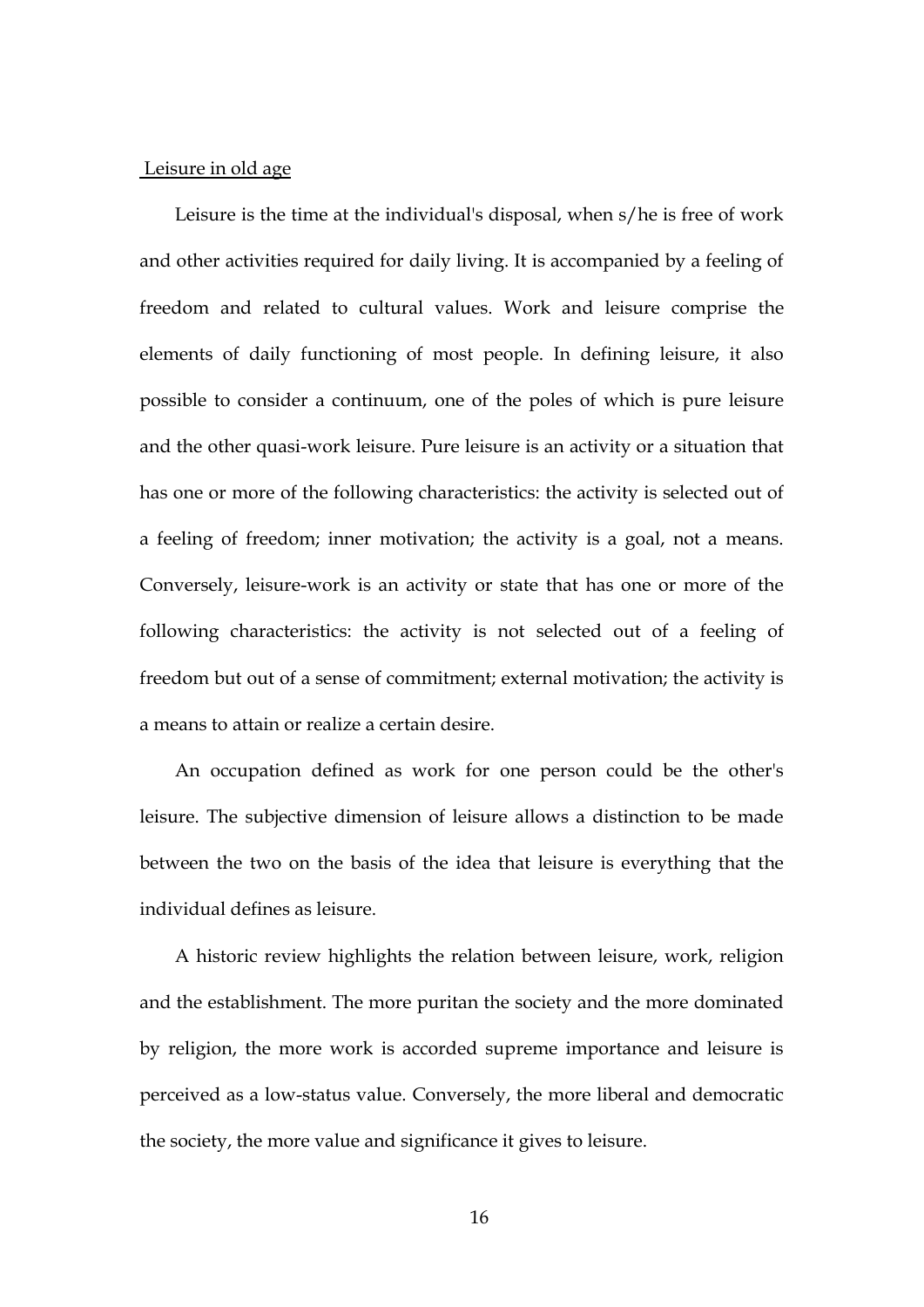The perception of leisure in old age has been developed in the modern Western world. In the past, the old were seen as respectable and adored family members who, when they could no longer continue with their physical work, took care of their grandchildren. At that time, old age was perceived as another stage of work in which other roles are adopted, not as a stage in life that allowed the person to avail himself of a variety of activities (Markus, 2000).

Today, with retirement from the cycle of work, after a long pursuit of leisure time for desired activities and/or rest and relaxation, the old person is left with plenty of free time. In old age, this free time means the time left as a result of retirement and the children having left the house, after fulfilling basic daily tasks (Wacker, Roberto & Piper, 1998).

#### Leisure as a mental state in old age

The importance of leisure in modern society is increasing the more people are in control of their time, and the more the traditional boundaries of leisure become blurred. Modern society has changed beyond recognition the time allocation of the individual, allowing more time for leisure activities. Technical and scientific developments, the shortening of working hours, the limitations on the age of starting to work, retirement and pension laws, the prolongation of life expectancy and the search for sources of pleasure and entertainment are some of the factors which acknowledge and validate the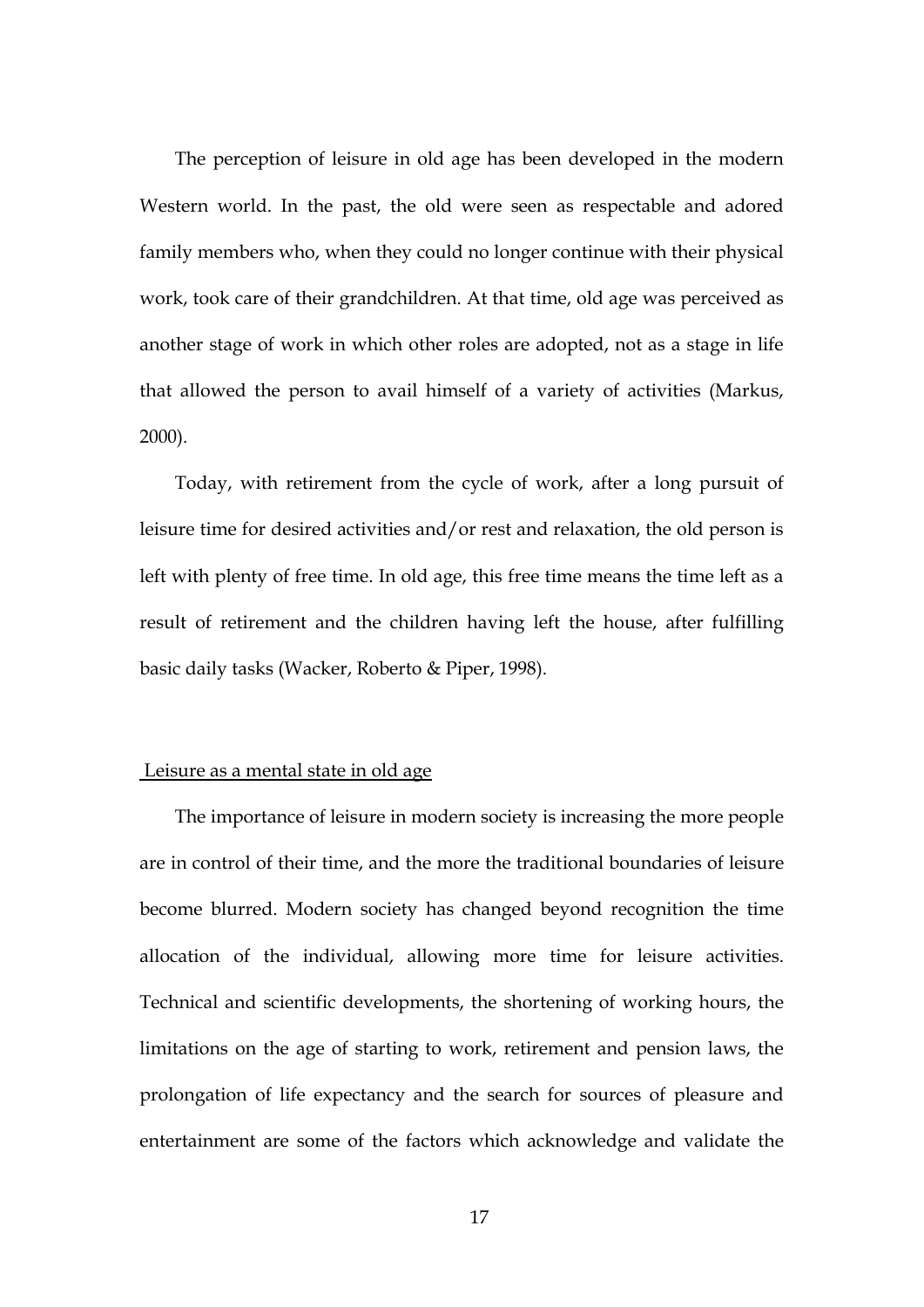importance of leisure in Western society. Moreover, despite social mobility and globalization, significant differences still exist between groups, communities and social strata, creating sub-cultures within the general culture and variety in the patterns of modern leisure.

In light of this, a broader approach to leisure is developing, which no longer settles for considering leisure only (the time free from the pursuit of existential needs), but considers the total life quality of the individual, who lives in an environment that is characterized by accelerated processes of technological progress and a borderless world. This creates plenty of stimuli and opportunities to use spare time for personal development and to realize one's potential.

Leisure and a life of leisure are one of the goals pursued by people in the modern era. Being free from the burden of work, doing what the heart wants and investing time in satisfying activity is a normal objective. To live and act according to the subjective perception is a major concern of the Western society.

Aristotle considered leisure as a state in which activity takes place for its own sake and this is actually the classing aspect of leisure (Weinblatt, 2000). We use the term leisure in three meanings:

A. Free time: the time that is at our disposal after fulfilling our duties at work and in the household and after we have satisfied our basic needs for survival, such as sleep and food. The spare time can be at the end of the day, the week or after retirement. Leisure is free time, in which we are allowed to do whatever we want.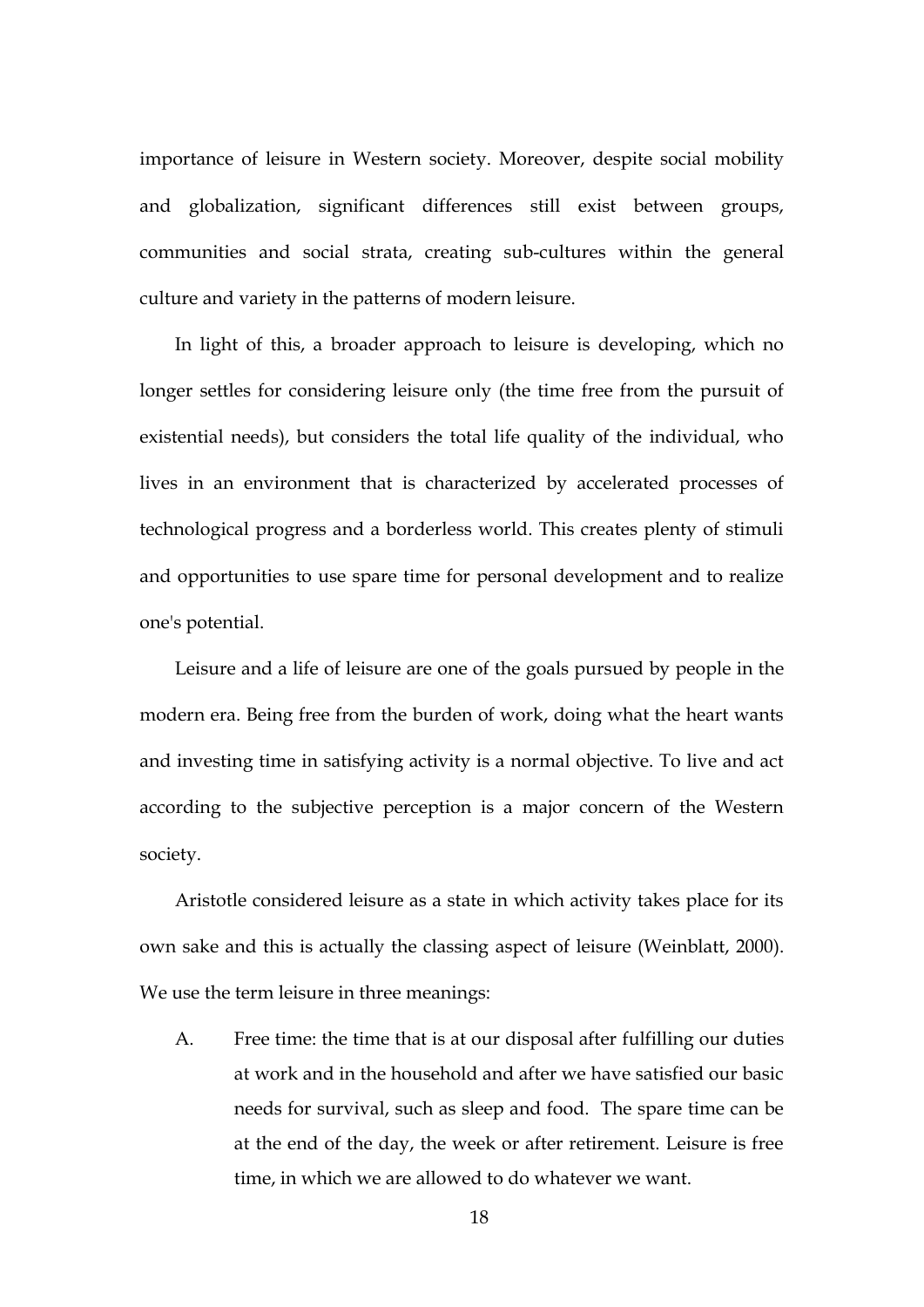- B. Leisure activity: activities defined in a certain culture as leisure activities. For example, in our culture, activities in the field of art such as painting, social activities such as family visiting, physical activities such as sports, and intellectual activities such as studies.
- C. A mental state of enjoyment from the activity, a feeling of selfenrichment and relief resulting from the fact that the person engaged in the activity is doing it from his/her personal choice.

The two first definitions, the objective ones, contrast leisure with work in terms of time or of content. The third definition adds the qualitative dimension and the meaning of leisure in terms of the individual, thus shedding some light on the multi-dimensionality of the leisure issue in retirement, since plenty of free time may lead to a feeling of boredom and depression if not filled with enjoyable content, while work can provide possibilities of creativity, enjoyment, friendship and other experiences that characterize leisure.

When people are still working, leisure plays a marginal role in their lives, but with their retirement, the role that leisure plays in the life of a person changes as follows:

- A. In the absence of work, various occupations that are not work fill the time.
- B. The different activities structure the individual's time, creating a new routine. Creating regularity, such as, for example, swimming every morning, participating in artistic groups on different days, a family outing at the weekend, create a distinction between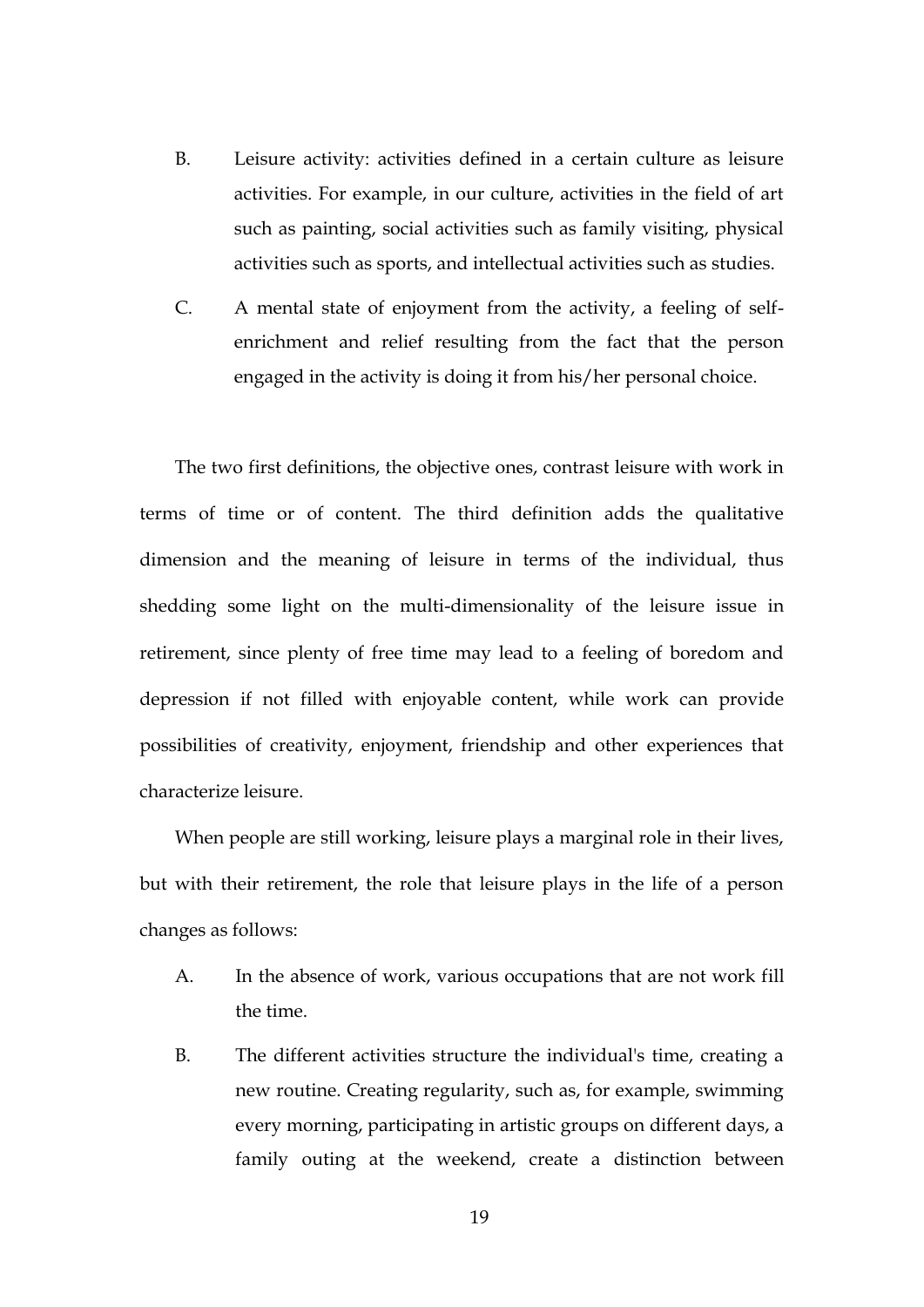morning and evening, between weekdays and weekends, and between certain days in the week, and prevent the feeling that each day is similar to the next and that time is uniform and continuous.

- C. The field of leisure presents also new challenges to activity and social involvement for people what were previously immersed in their work.
- D. Being active in leisure activities creates a buffer zone between the pensioner and aging and prevents him/her from being pushed into the margins of society. The image of old age in our consciousness is associated with passivity and inactivity. If the pensioner "proves" to society and to himself that s/he is still active, s/he will not enter the "old age" category. The pensioner no longer works, and because of this is perceived as someone who is no longer productive (it is known that productivity is a major value of our culture). However, if s/he will prove again to society and to him/herself that s/he is busy in non-work activities, and preferably become very busy, s/he will be then "forgiven" for leaving the circle of work and will retain his/her social recognition. Often, it is possible to find pensioners who, in response to the question: "How are you? What are you doing these days?" Answer: "I'm so busy now that I don't know how I had time for work earlier". In many cases, the answer reflects the way in which the respondent wishes to present himself in the eyes of the listener (active, busy, as in middle-age), not necessarily factual truth.

As we have noted, leisure as a mental state is a perspective based on the assumption that when a person is busy in a leisure activity, s/he feels relief,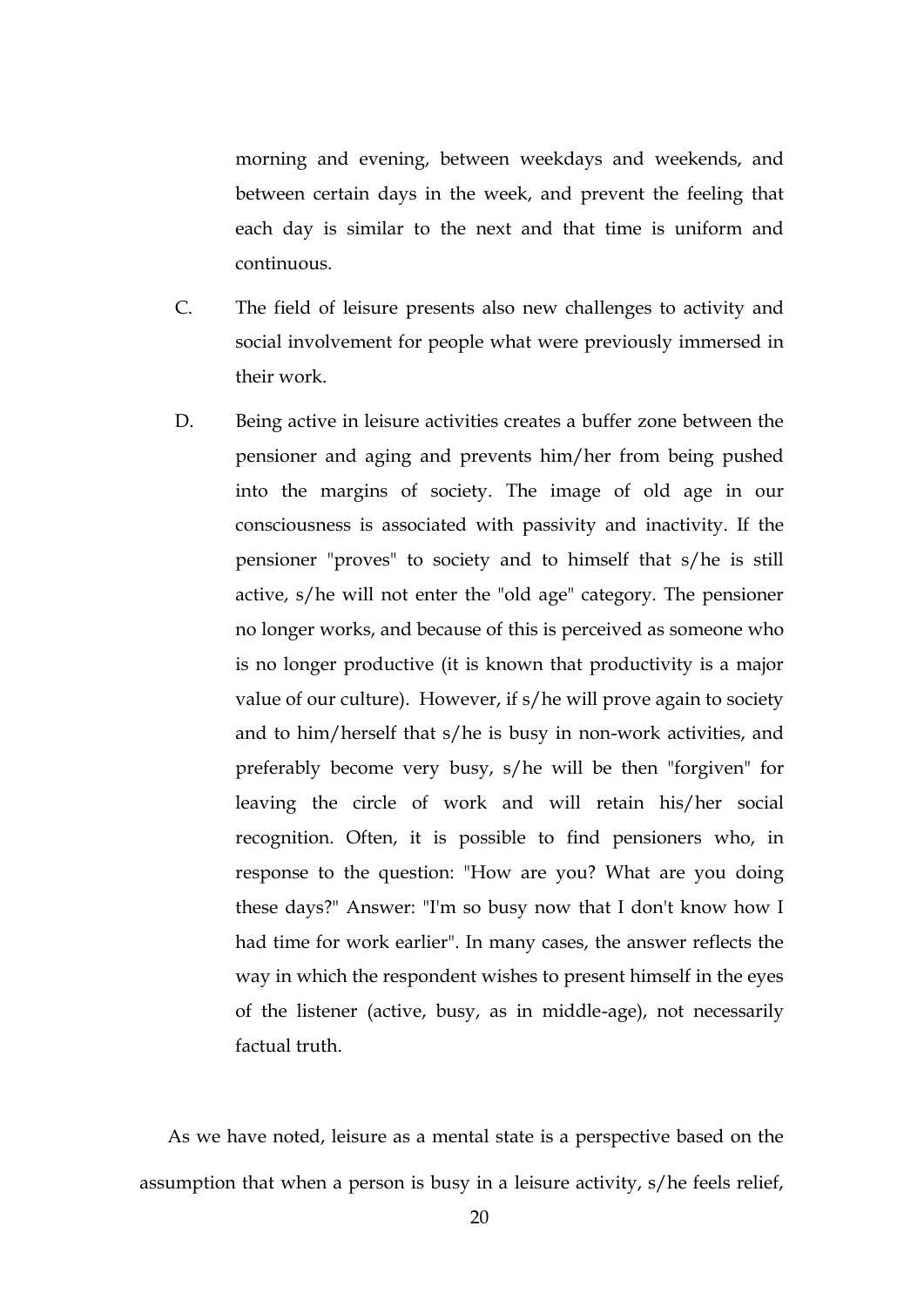enjoyment, self-expression and self-enrichment. The person who is engaged in leisure activities is aware that s/he is doing so out of personal choice and for reasons that are related to the experience of the activity, not for achieving any other goal.

Maimonides wrote on this subject: "If a person is deeply depressed, he can relieve the depression by listening to songs and other music and by taking a walk on the roofs and through luxurious buildings with nice shapes and so on, things that lift the spirit and remove boredom and depression" (the Introduction to Aboth Tractate, Talmud, Fifth Chapter). That is, if a person feels depressed, s/he can take a break from his or her studies and listen to music, take a stroll in the garden or go to a museum and look at the works of arts.

Being a doctor, Maimonides knew that the beauty of nature and art have a calming effect on the person's mind and therefore recommended it, not as having value in its own right, but for its curative powers. He also gave permission to hold conversations, to tell stories and sing songs, on condition that they teach good virtues, and on condition that they are included among the five types of speech defined as "speech that is removed and serious", intended to "encourage the soul with speeches and songs".

Clarifying the different aspects of leisure shows that work and leisure are not necessarily two contrasting phenomena. The aim is to view leisure as a rehabilitative means and as a cure for a low mental state, the answer to which is to be willing to do things and to be constantly curious, not accepting things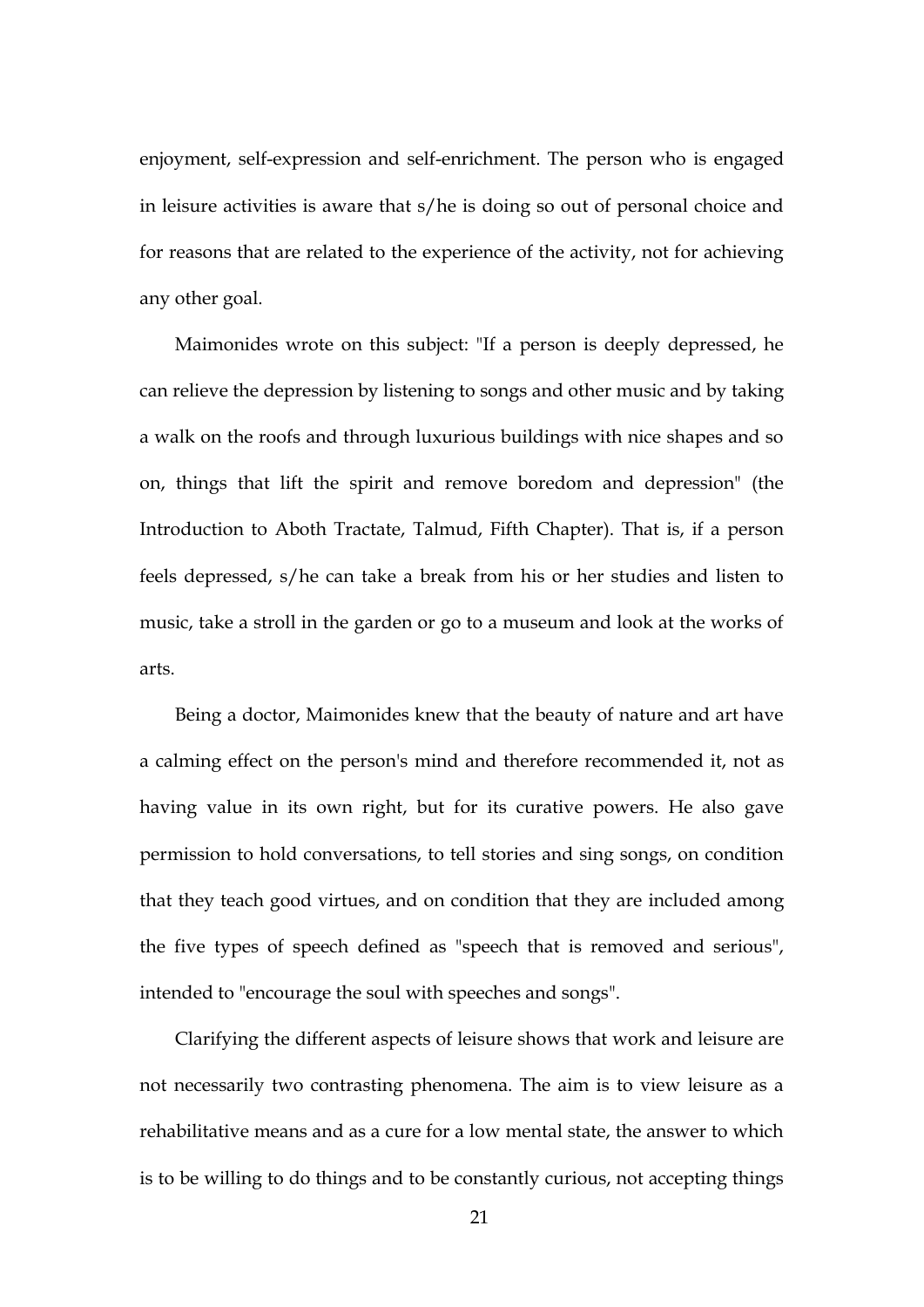at face value, but looking for new angles of vision. People can live in different ways and express themselves creatively, such as, for example, through music, art, movement and drama, and reach quality of life and self-fulfillment.

The words of several elderly people who participated in workshops at the Elderly Center in Kiryat Tivon can clarify the meaning of creativity and pleasure:

> It gives me a sense of accomplishment. It's very relaxing. It helps me to recognize beauty. I am able to transfer onto paper and canvas the things I see that are beautiful. To be able to express myself at this point in life is very rewarding.

> It means educational and creative growth. It means new friends, new ideas and ways of thinking. It opened up my spiritual side more than ever before. Even on days when I don't feel like painting… this was the place I wanted to be and I felt comfortable and part of the group.

The goals of the third age activities are to help people fill their time, helping them to realize the potential inherent in them, while considering their needs and aspirations. The role of the coordinators dealing with developing programs for leisure time and work as consultants is to help members of the third age consolidate patterns of time spending, choosing activities and structuring a suitable mixture of activities for each individual (Ronen, 1999). The goal is to achieve a quality of life at an optimal level, which is the core of the rehabilitative perception in modern life.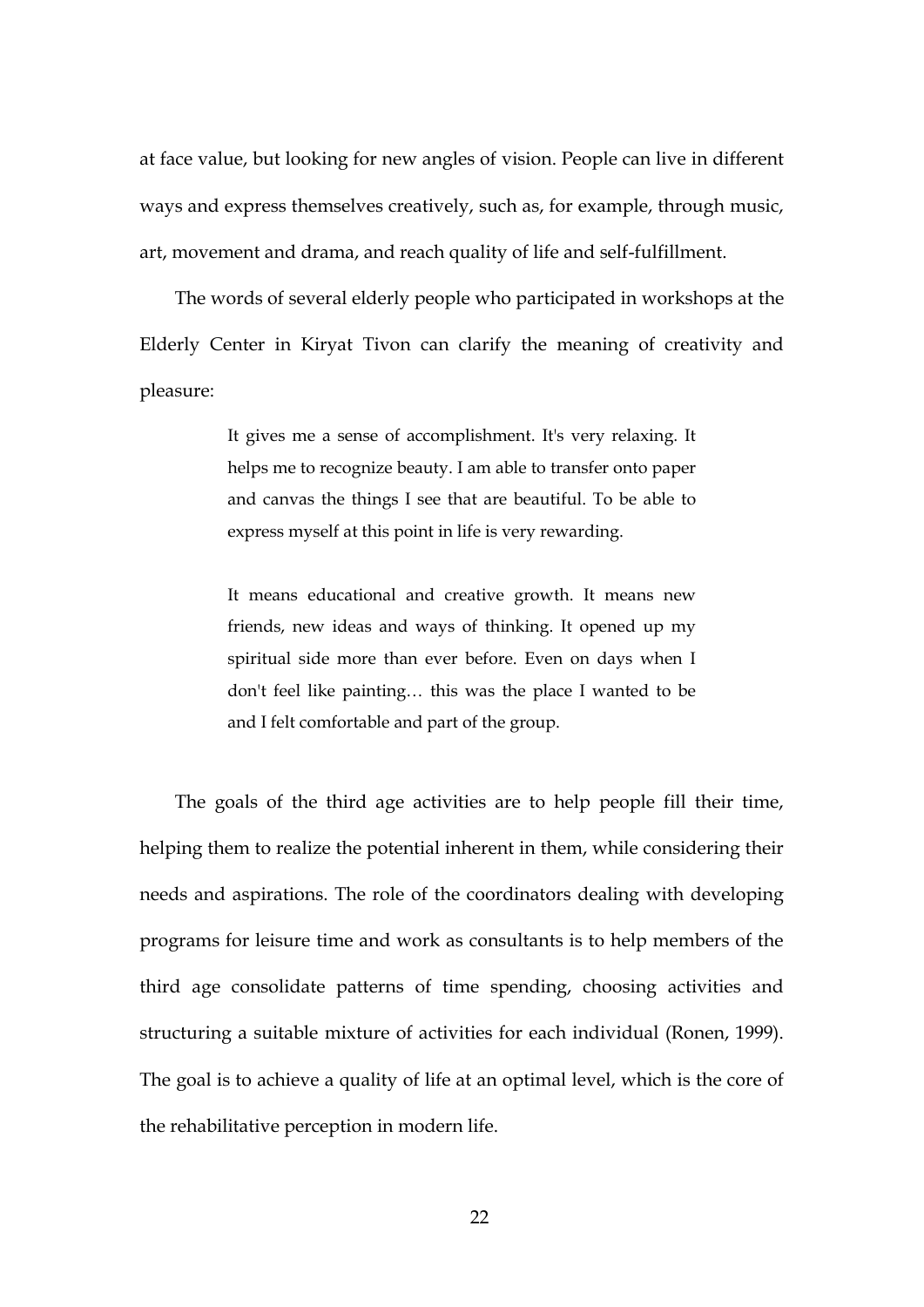#### Leisure activities

The attitude towards leisure in the third age has to be based on the assumption that it is never too late and that a person develops throughout his or her life. There are many examples of this. Kato, the Roman elder began learning Greek at the age of 80 and Rabbi Akiva began to learn how to read and write at the age of 40 (Ronen, 1999).

A study conducted in 1997 found that aging people aged 67-78 prefer non-isolated activities. Women, contrary to men, prefer activities that involve direct interaction with others. The better educated the elder is and the more financially independent, the higher is the level of his or her activity, the more varied are his or her activities and the more his or her preferences concentrate on the area of outdoor social activities (School-Bacon, 1997).

The Prussian Chancellor, Otto Bismarck, set the age of retirement, 110 years ago, at 65 years. The increase in life expectancy has pushed back the old age period, and as a result, the life period following the formal age of retirement is longer than before. This fact has serious actuary implications on pension funds, on the labor force, on the pensioners' position and on leisure.

When the trade unions won the right of retirement for male workers at age 65 and for female workers at age 60, the average life expectancy was 67 years, and it was believed that people deserve to rest in the last two-three years of their life. In the last century, life expectancy has risen in the developed countries by ten years. At the same time, due to the high standard of living, the elderly have managed to retain their physical and mental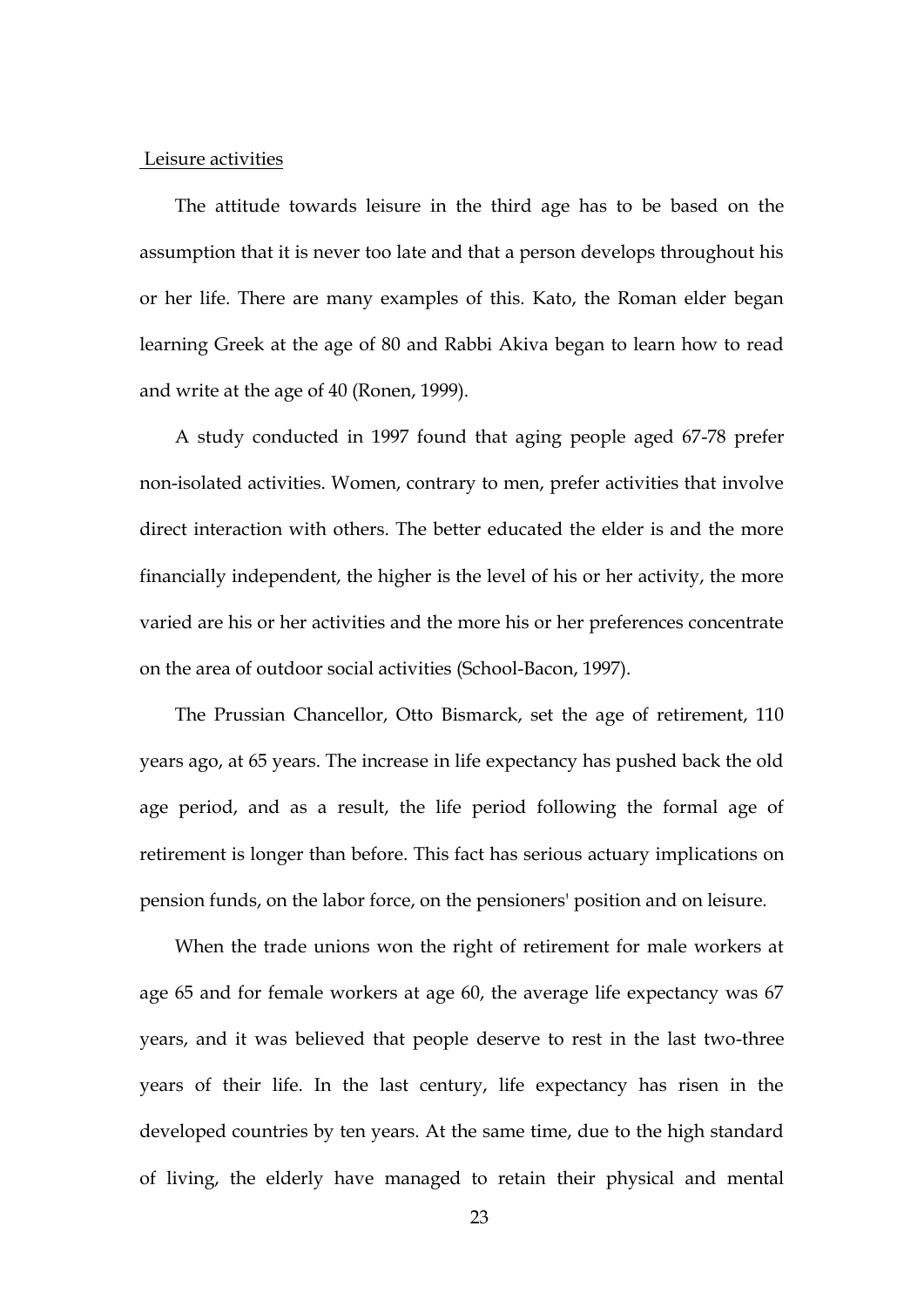stamina (their psychological and biological age is less than their chronological age).

In many cases, retirement is perceived no longer as a right but as a punishment. For many, retirement signals the beginning of deterioration and the feeling that they are no longer needed. Society finds it difficult to cope with the problems of the aged. Geriatric experts maintain that the problem is only that of the society. The older population is swelling, demanding more resources, while the average age of the world population is increasing.

# The importance of creativity

The following story will clarify the importance of productivity for the individual and for society.

# **The secret of long and happy life**

The traditional Jewish blessing "May you live to be a hundred and twenty" (unknown source) is no longer valid these days. Some researchers claim that in certain regions of the world, people live up to a hundred and thirty years. Not all of them, of course, but some of them. One of the researches who has investigated the subject thoroughly is Dr. Alexander Leaf, who spent his sabbatical leave in three parts of the world, whose inhabitants excel in their longevity: the republic of Azerbaijan in the Caucus (the Former Soviet Union); the Honza region in Pakistan and the Wilkambra region in the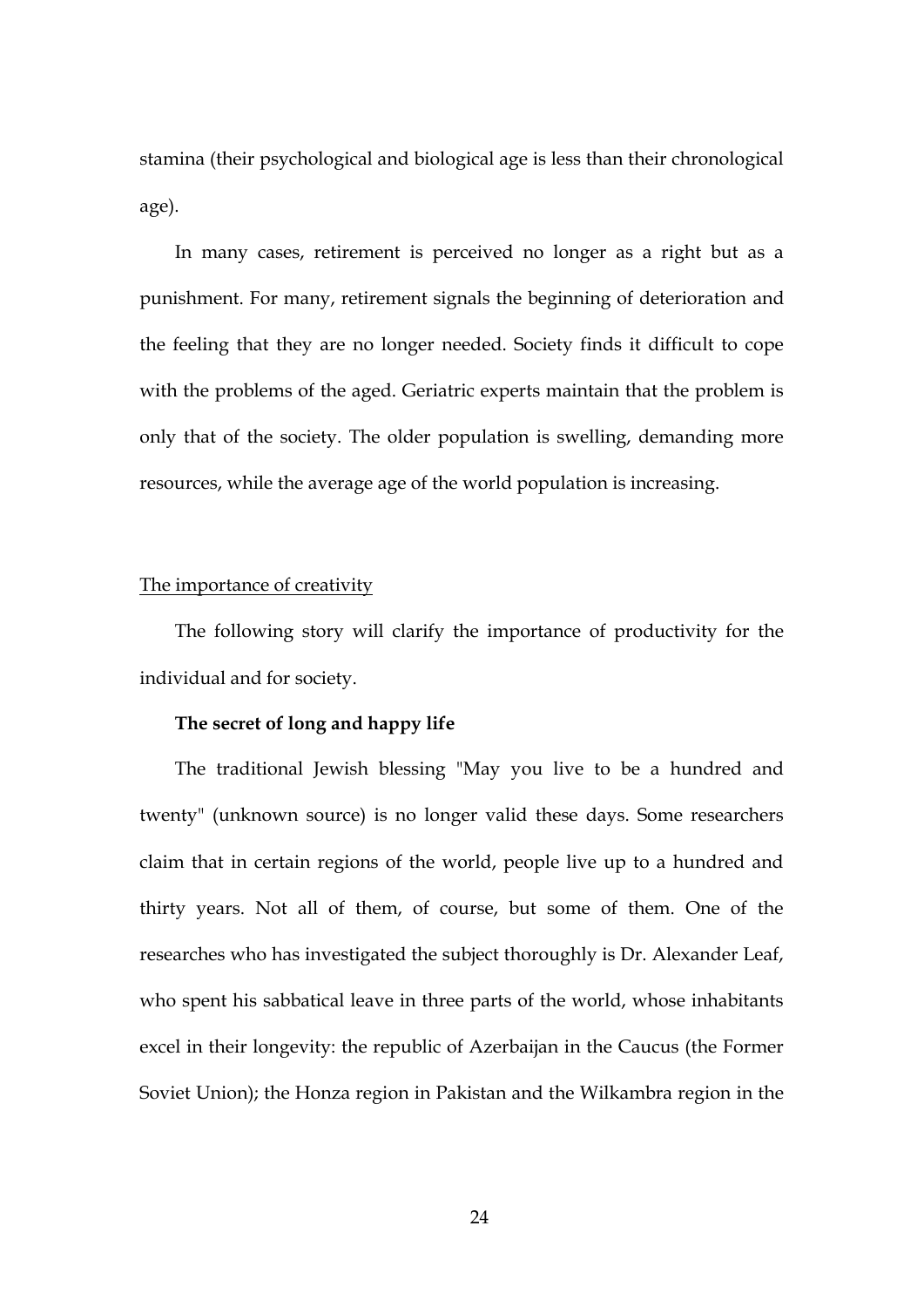Peruvian Andes. What is common to these three regions is that they are mountainous and are located high above the sea level.

Dr. Leaf interviewed hundreds of old people and their relatives in these regions, examined their birth certificate, the periods in which they were born and the historical occurrences that took place in these times (in some cases, the old people were born in the 70's and 80's of the 19th century). He claims that his findings are reliable and sound. Other researchers have examined Dr. Leaf's data and his considerations and have fully approved his conclusions. What is the secret of the longevity of the dwellers in these three regions?

Environmental conditions: clean mountain air, not like the city air in the developed world (and in recent years in the developing world as well), which is polluted with gas emissions and car exhaust, machines and all kinds of garbage. Living in these regions is not easy, but it is healthy. They have to exert themselves every day climbing up and down the mountainous slopes. Therefore they continuously exercise all their muscles, including the heart muscle.

The inhabitants cultivate the gardens by their houses, almost everyone having a small vegetable garden, fruit trees and flowers by their homes. Working in the garden has been known for generations to strengthen the body, being both healthy and enjoyable, and a healthy mind, as is well known, adds to the health of the body. Their diet includes lots of natural food, especially fruit and vegetables. On the other hand, it is very low on animal fats and on sugar, in its various forms. The residents are not fat and the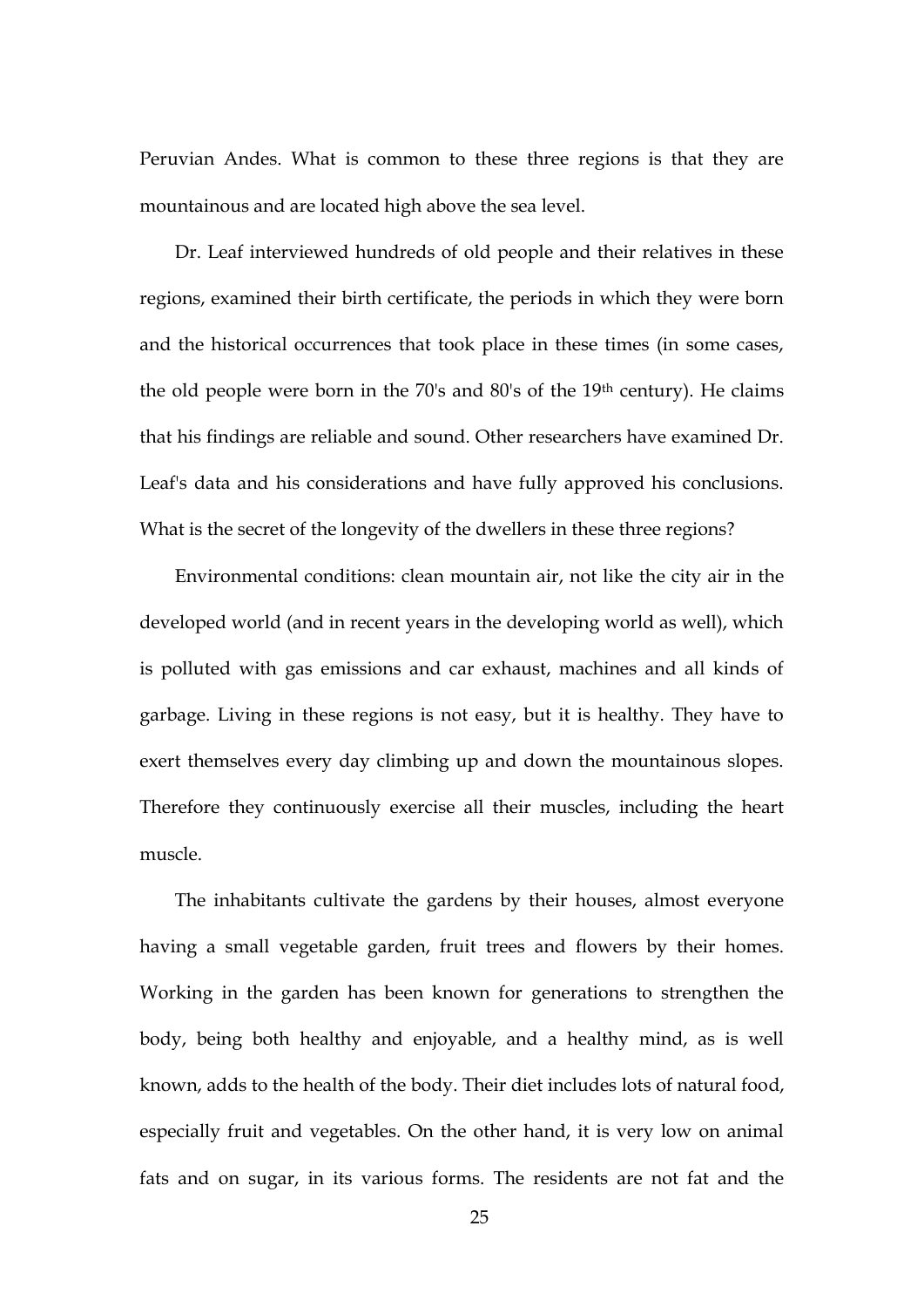calcium level in their body is optimal. Most of them do not smoke and do not consume alcohol.

The elderly spend their time in the bosom of their family, contrary to many elders in the world who are lonely and neglected. They are useful to their families and contribute from their long life experience, from their wisdom and industriousness. Even widows and widowers are not lonely. Last but not least, and this is perhaps the most important factor, the old people of Azerbaijan, in the Honza areas and in the Wilkambra region are respected by their communities, where they serve as advisors and mediators.

#### summery

People should be educated throughout their life to accept aging and view it as part of the life cycle. It should not be feared, but on the contrary, people have to keep busy in terms of work, studies, maintaining relations with family members and so on. Thus the possibility of a large vacuum being created in their daily routine that cannot be filled is not actualized. Many claim that retirement has affected their health. However, studies indicate that there is no evidence supporting the claim that retirement affects health, although it is undoubtedly accompanied by pressures, especially if not entered into willingly. Not all celebrate their retirement from work, although this too is a beginning of something new, of another stage in life. The years of retirement are not necessarily a bad thing, and there are ways of turning them into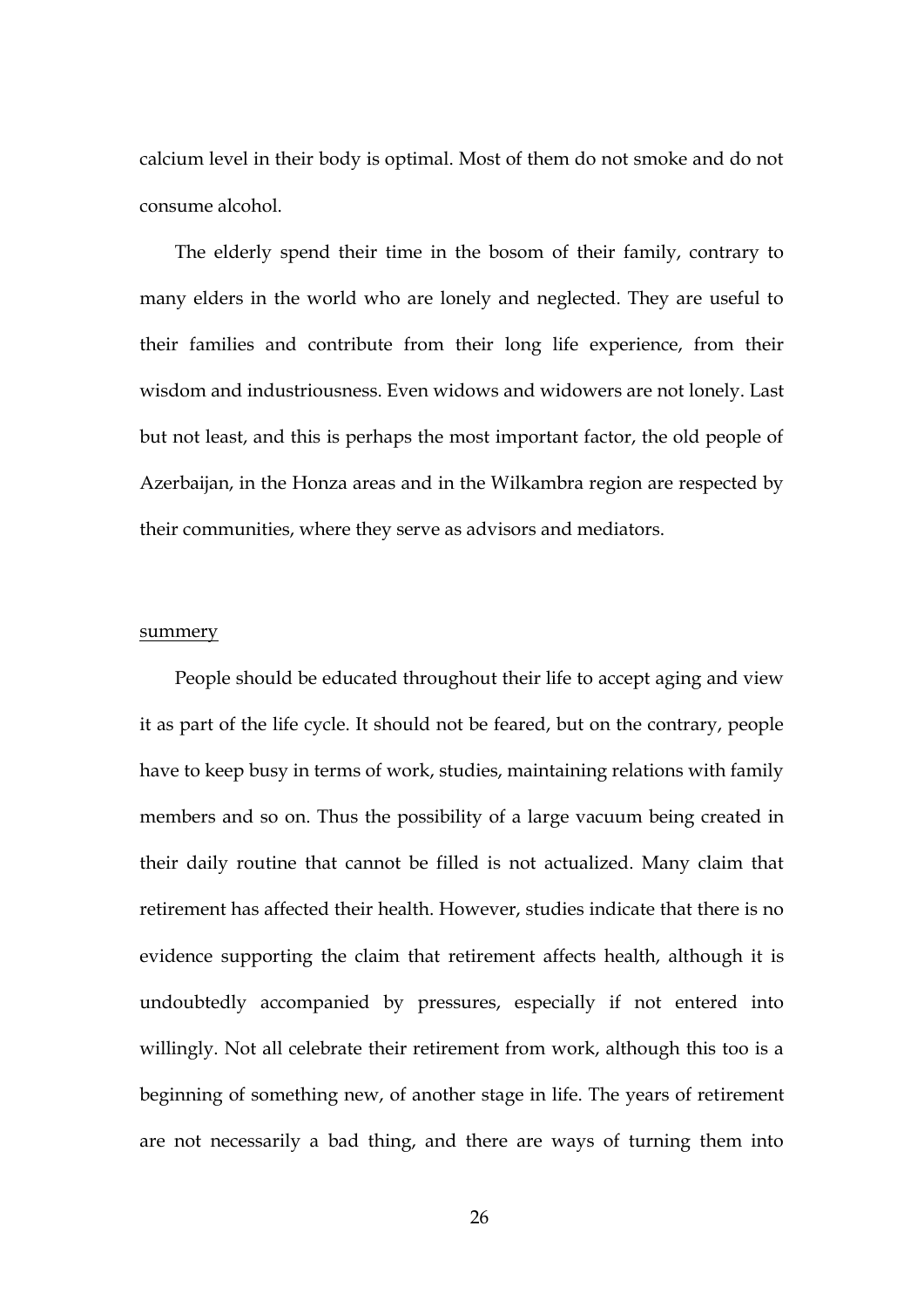something that is very positive. However, the help of the aged themselves and of society at large is needed to bring this about.

If the elderly view themselves in a positive light and they feel vital and that they contribute to their community, society will also see them as such. Once a person feels that s/he is no longer needed and that his or her opinion in no longer considered, s/he feels himself rejected and his or her self-esteem is affected. When a person presents him/herself as such in society, this is the impression s/he gives and s/he is treated accordingly.

My assumption is that the busier the person is, the better will be his or her mental state, and as a result, physical state. A bored person sits at home in idleness, immersed in his or her own depression and self-pity. Hence, it seems that willpower assists in physical and mental recuperation. This is the place to present the words of Arthur Schopenhauer, a German philosopher of the 19th century, who said that with the help of willpower it is possible to fight diseases (Sontag, 1977). In this case, while the fact of aging has be accepted, at the same time it must be "fought" and made more pleasant for the individual and for society.

Here, on the one hand, I see our role as a society as being to educate the aged to accept old age and to live their lives to the full, and to improve the image of the old in their own eyes. On the other hand, it is our role to educate the youth to respect the aged through appropriate programs.

27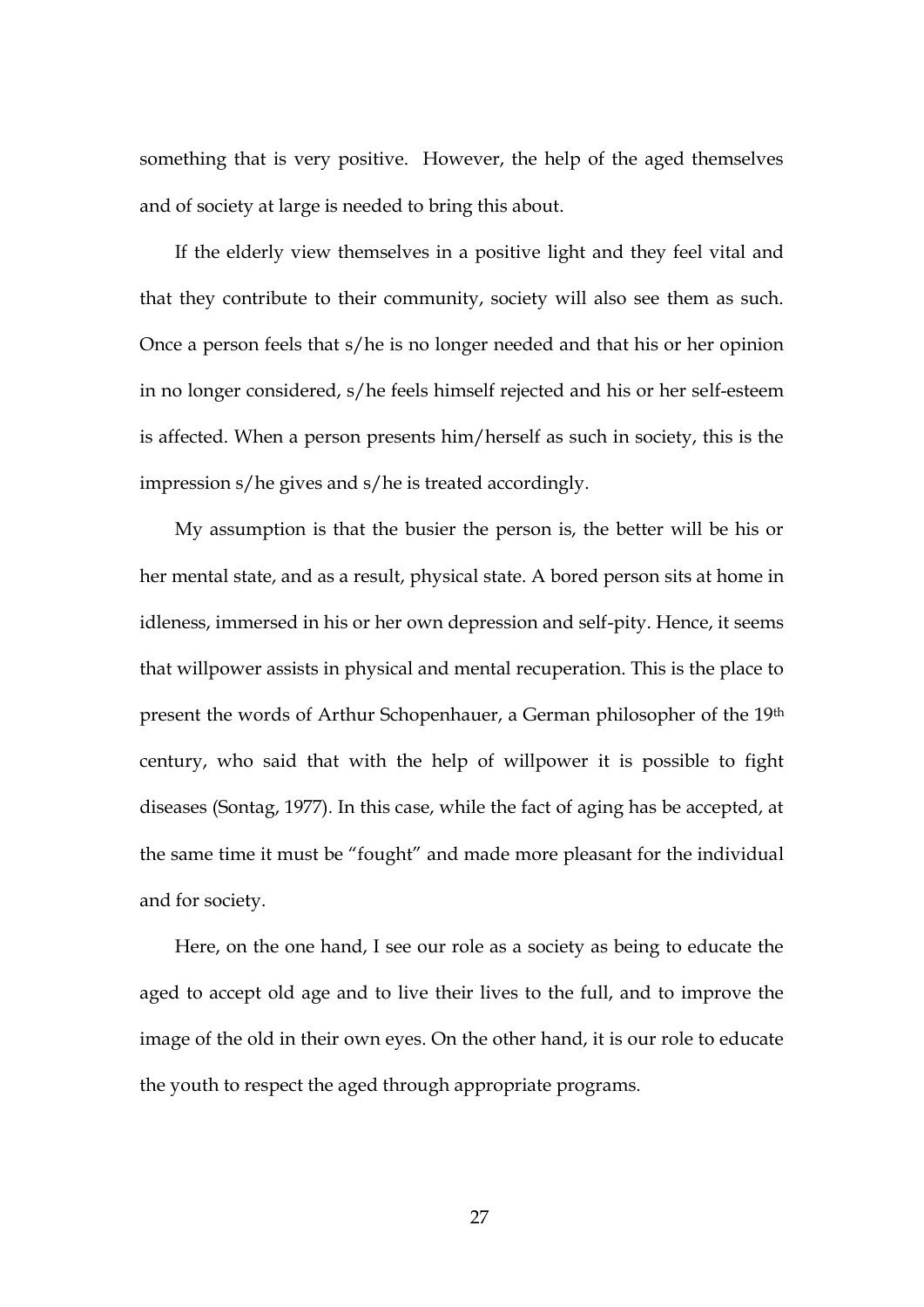# *Bibliography*

- Avidan, D. (1952-1964). *Sudden Evening*. Tel-Aviv: Sifriyat Poalim, pp. 87-89 (Hebrew).
- Bodar, C. and Bodar, E. (1999). Advertising column. *Ma'ariv*, 27.8.99.
- Bytheway, B. (1995). Buckingham, England: Open University Press.
- Dan, Y. (1975). The story about the seven beggars. *The Hassidic Story* (Hebrew).
- Deuteronomy, Ch. 1, V. 1.
- Exodus, Ch. 3, V. 5.
- Exodus, Ch. 4, V. 6.
- Exodus, Ch. 4, V. 11.
- Harrigan, M. and Farmer, L. (1992). In Cox and Parsons, 1994.
- Markus, D. (2000). Practical approaches to leisure education for the elderly. In: A. Sivan and H. Ruskin (Eds.), *Leisure, Education, Community Development and Population with Special Needs*. UK: CAB International.
- Nizan, A. (1977). Retirement from work in light of the demographic situation of the elders. *Social Security*, 14-15, pp. 32-50 (Hebrew).
- Ronen, D. (1999). The leisure culture and Israeli culture in the third age. *Dorot*: *A Magazine to Promote the Service for the Aging Population,* 39:14-17 (Hebrew).
- School-Bacon, M. (1997). The structure of leisure among elders in the community. *Surveys and Reviews in Gerontology*, 103:20-21.